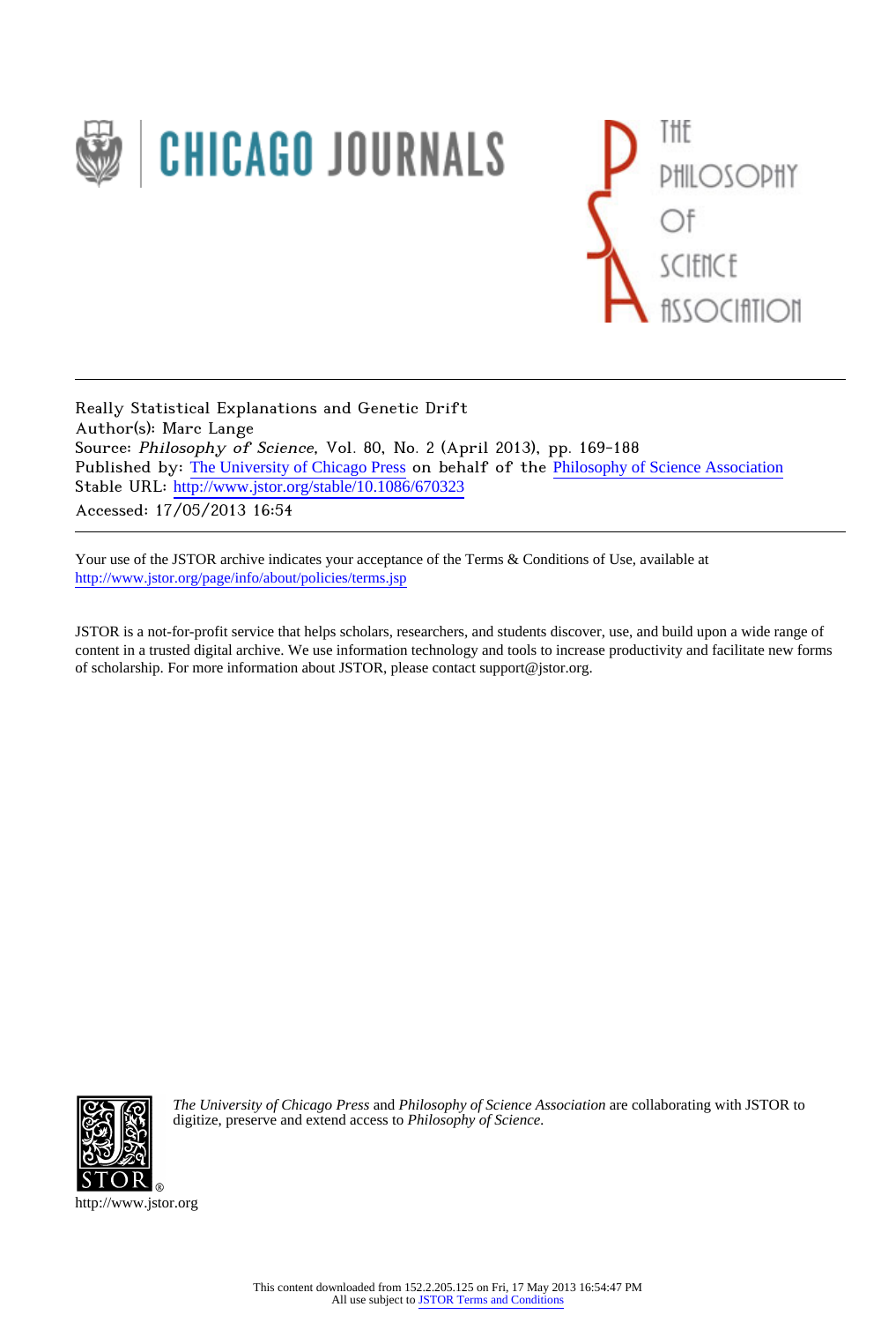## Really Statistical Explanations and Genetic Drift

Marc Lange\*<sup>†</sup>

Really statistical (RS) explanation is a hitherto neglected form of noncausal scientific explanation. Explanations in population biology that appeal to drift are RS explanations. An RS explanation supplies a kind of understanding that a causal explanation of the same result cannot supply. Roughly speaking, an RS explanation shows the result to be mere statistical fallout.

1. Introduction. I argue that really statistical (RS) explanation is a hitherto neglected form of scientific explanation and that, in particular, explanations in population biology that appeal to drift (a.k.a. "genetic drift," "random drift") are RS explanations. RS explanations are noncausal, in contrast to many other familiar scientific explanations (including explanations in population biology appealing to selection for some trait). That some fact has an RS explanation does not preclude its having a causal explanation. But an RS explanation supplies a kind of understanding that a causal explanation of the same result cannot supply. Roughly speaking, an RS explanation shows the result to be mere statistical fallout—that is, just a statistical fact of life.

In section 2, I will introduce RS explanations and contrast them with causal explanations. I will supply several examples of important kinds of RS explanations. In section 3, I will argue that explanations appealing to drift are RS explanations. I will contrast my conception of drift explanations with

Received December 2012; revised February 2013.

\*To contact the author, please write to: Department of Philosophy, University of North Carolina, CB 3125, Chapel Hill, NC 27599-3125; e-mail: mlange@email.unc.edu.

<sup>†</sup>Thanks to Chris Haufe, Alex Rosenberg, and participants at Philosophy of Biology at Madison (2012), Andrea Woody's seminar on scientific explanation at the University of Washington (2011), and the British Society for the Philosophy of Science Special Seminar on Choice and Explanation (Oxford, 2012).

Philosophy of Science, 80 (April 2013) pp. 169–188. 0031-8248/2013/8002-0006\$10.00 Copyright 2013 by the Philosophy of Science Association. All rights reserved.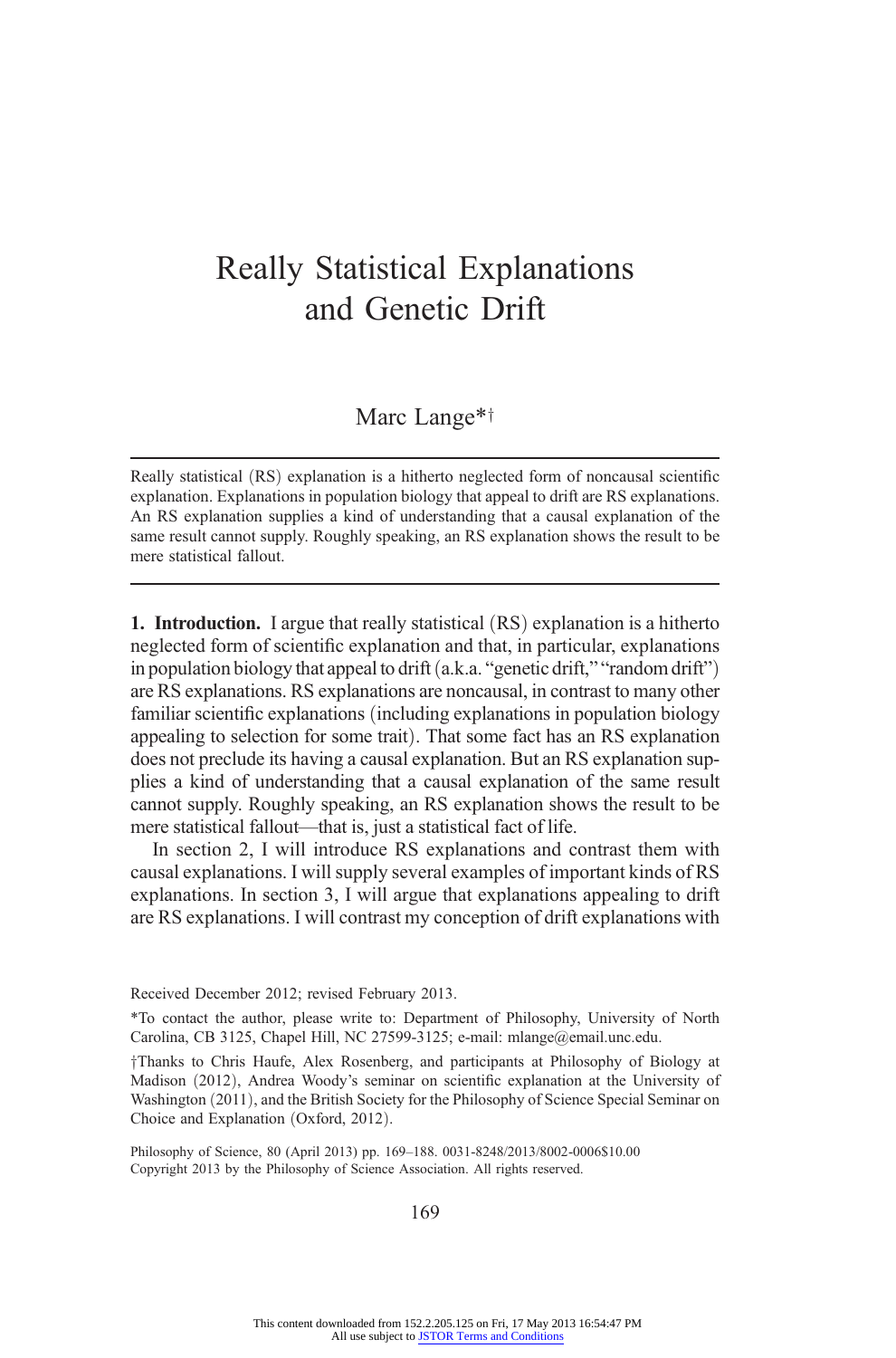several rival conceptions in the recent literature. On my view, drift is not distinguished from selection by constituting a distinct kind of causal process. But explanations by drift are sharply distinguished from selectionist explanations since drift explanations are noncausal. Selection and drift involve different kinds of explanations, not different kinds of causal processes.

2. RS Explanations. Why in my class did the students with the lowest scores on the first exam tend not to be the students with the lowest scores on the second exam? The explanation could have been that the first exam's worst performers dropped the course before the second exam. The explanation could instead have been that the first exam's worst performers were frightened into working harder and consequently did somewhat better on the second exam. But often neither of these happened. Rather, the explanation is "regression toward the mean."

How does this explanation work? Suppose there is a statistical relation rather than a perfect correlation between two variables—for example, the outcomes of two tests. Insofar as one student scored lower than another on the first test, the former student likely (but not certainly) scored lower on the second test. In any such case, extreme scores in one variable tend to be associated with less extreme scores in the other variable (so there tends to be "regression toward the mean" from the extremes). Accordingly, just as students who did worst on the first exam tend not to do worst on the second exam, so for the same reason students who did best on the first exam tend not to do best on the second exam. This explanation does not propose that the first exam's best performers were complacent in preparing for the second exam. Rather, this explanation portrays the result being explained as just (in the words of one textbook) "a statistical fact of life" (Gravetter and Wallnau 2009, 536).

Of course, any phenomenon explained by regression toward the mean can also be explained by the particular causes that were responsible for moving various individuals toward the mean. Perhaps one student who did worst on the first exam happened to receive several questions on the second exam concerning a topic she understood; another student may have gotten luckier with her guesses on the second exam; perhaps a third was hampered by sickness during the first exam but not the second. This explanation treats the students individually, whereas regression toward the mean proceeds at the level of the population as a whole. Furthermore, regression toward the mean unites the best first-exam performers with the worst, supplying a common explanation of both groups' fates on the second exam—unlike an explanation that describes separately the causes at work on each student. Similarly, regression toward the mean unites the case of the second exam with other cases that can receive the same kind of explanation, such as the less ex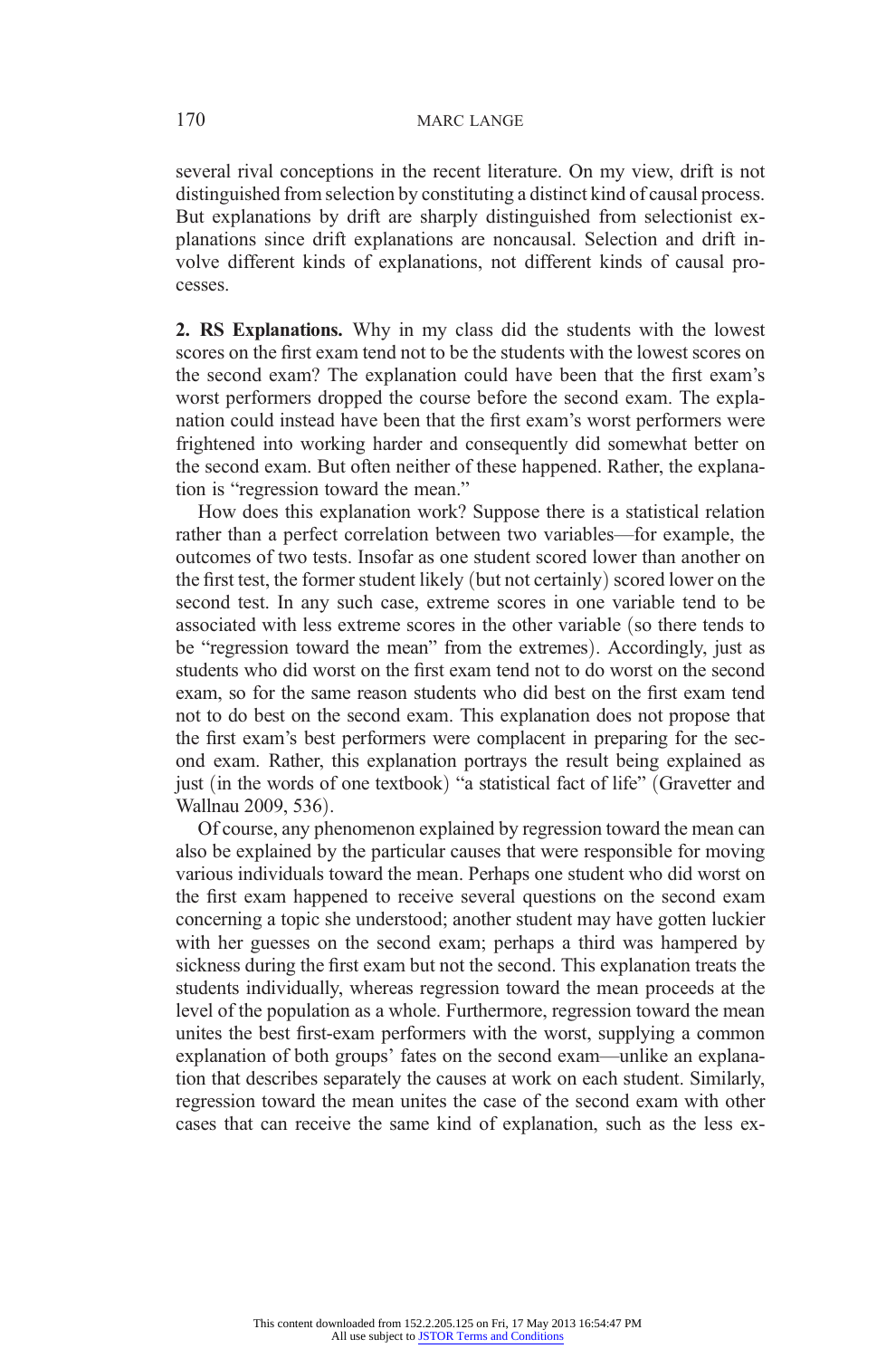ceptional heights of children who have exceptionally tall or short parents— Galton's (1886) original example of regression toward the mean. These cases plainly cannot be given the same sort of explanation in terms of the separate causes acting on the individuals involved.

The explanations describing the separate causes influencing various individuals may themselves be statistical explanations. For instance, suppose a fair coin is tossed 100,000 times; consider the various runs of 20 consecutive tosses beginning with toss numbers 1, 11, 21, ... . Neighboring runs share 10 tosses, so a run with more than 10 heads tends to be followed by another run with more than 10 heads. Nevertheless, a run with an exceptionally high number of heads tends to be followed by a run with fewer heads. This result could be explained by regression toward the mean. Alternatively, it could be explained by the coin's 50% chance of landing heads on any given toss (independently of the outcomes of other tosses): we could compute the chance that a run with an exceptionally high number of heads will be followed by a run with fewer heads and find the chance to be high ðe.g., the chance that a run of 20 heads will be followed by a run with fewer heads is just the chance of at least one tails appearing in 10 tosses, which is  $1 - (.5)^{10} = 1,023/1,024).$ 

These two explanations are both "statistical." However, they are fundamentally dissimilar. The explanation that does not appeal to regression toward the mean is causal, whereas the regression explanation is not—in a sense that is commonly used to distinguish causal from noncausal explanations. Let's look at this distinction carefully.

The nonregression explanation appeals to the coin's fairness—that is, to the propensity of the coin (together with the coin-tossing mechanism and background conditions) to produce a "heads" outcome. This propensity is a (nonsurefire) disposition. Philosophers differ on whether dispositions themselves qualify as causes of their manifestations.<sup>1</sup> But whether or not a disposition is a cause of its manifestation, an explanation of some result that works by characterizing the result as manifesting some disposition is causal in the broad sense that it derives its explanatory power from describing relevant features of the result's causal history or, more broadly, of the world's network of causal relations.<sup>2</sup> For this reason, Lewis (1986, 220) says that a causal explanation is given when the question "Why was the CIA agent there when

<sup>1.</sup> The orthodox view (Prior, Pargetter, and Jackson 1982) is that a disposition does not help to cause its manifestation. Sober (1984, 77-78 and 84) and Shapiro and Sober  $(2007, 253)$  see this view as the wrong conclusion to draw from Molieresque "dormitive virtue" considerations.

<sup>2.</sup> Jackson and Pettit (1992, 10) make a similar claim. An explanation appealing to an omission may likewise be causal even if omissions are not causes (since they are not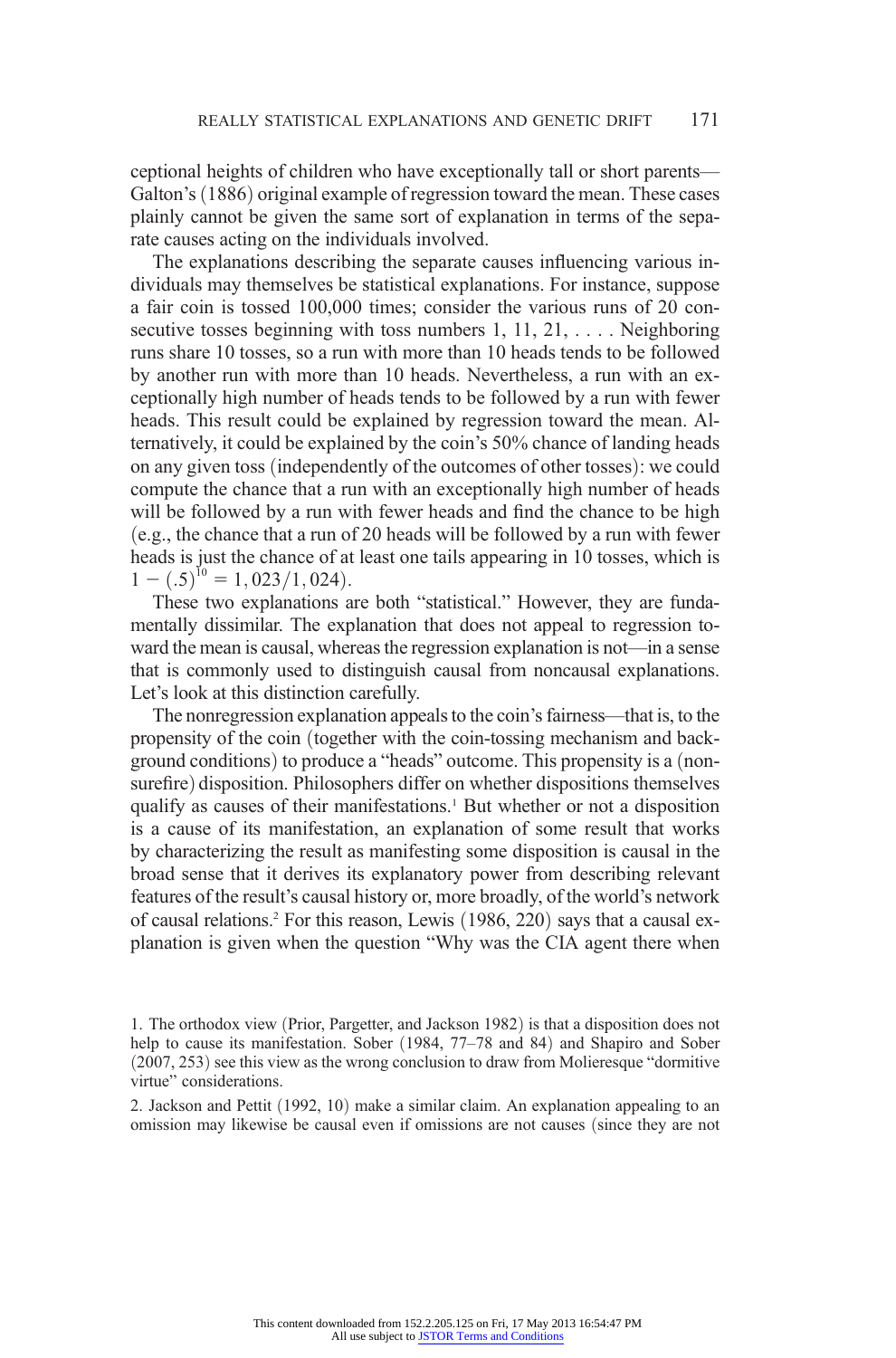His Excellency dropped dead?" is answered by "Just coincidence, believe it or not." Despite identifying no causes, this explanation is causal because it explains by virtue of describing relevant features of the result's causal history. In this case, the relevant feature is that the causes of the CIA agent's presence in the country at that time have nothing relevant in common (such as a plot) with the causes of His Excellency's death. (They have in common the big bang and the presence of oxygen in the atmosphere above the country, but neither of these is relevant in the given context.) Notice that an explanation need not describe the result's actual causal history in order to qualify as causal, as long as it explains by virtue of supplying relevant information regarding the world's network of causal relations. For instance, Jackson and Pettit (1992) correctly say that the water's boiling in the flask explains the flask's cracking by virtue of the fact that had the given collision between a water molecule and the flask not occurred (or not caused a crack to form), another collision would almost certainly have done so. The preempted "cause" did not cause the cracking, and so information about it does not describe the crack's actual causal history. But information about it explains by virtue of describing the world's causal network (telling us what that network would have been like, had it been different in a certain way). That is, information about the preempted "cause" (which we learn by being told that the water is boiling) describes the causes at work in (actual or hypothetical) cases like the given case.

Consider the above explanation of the coin-toss result that does not appeal to regression toward the mean. It is causal in that it works by describing the relevant features of the result's causal history: the chance of any toss's landing heads and the way those chances combine to yield the chance that an extreme run will be followed by a less extreme one. Since this explanation is causal, it could be deepened by being supplemented with descriptions of the causal factors responsible for giving the setup a 50% chance of yielding heads, such as the coin's mass distribution and the coin-tossing mechanism.

In contrast, the explanation by regression to the mean is not causal. It depicts the result as fallout from the statistical character of the case—not from the 50% chance of a toss's landing heads, not even from the chances of a 10-toss run's having various numbers of heads, but rather from the mere fact that there is a statistical association between the outcomes of overlapping 20-toss runs. This explanation is not deepened by being supplemented with descriptions of the coin or the tossing mechanism. These facts have no place in the explanation since the explanation does not derive its

events); such an explanation may work by describing the outcome's causal history. This is Brandon's  $(2006, 321)$  reason for characterizing an explanation appealing to omissions as "causal" even though it cites no causes.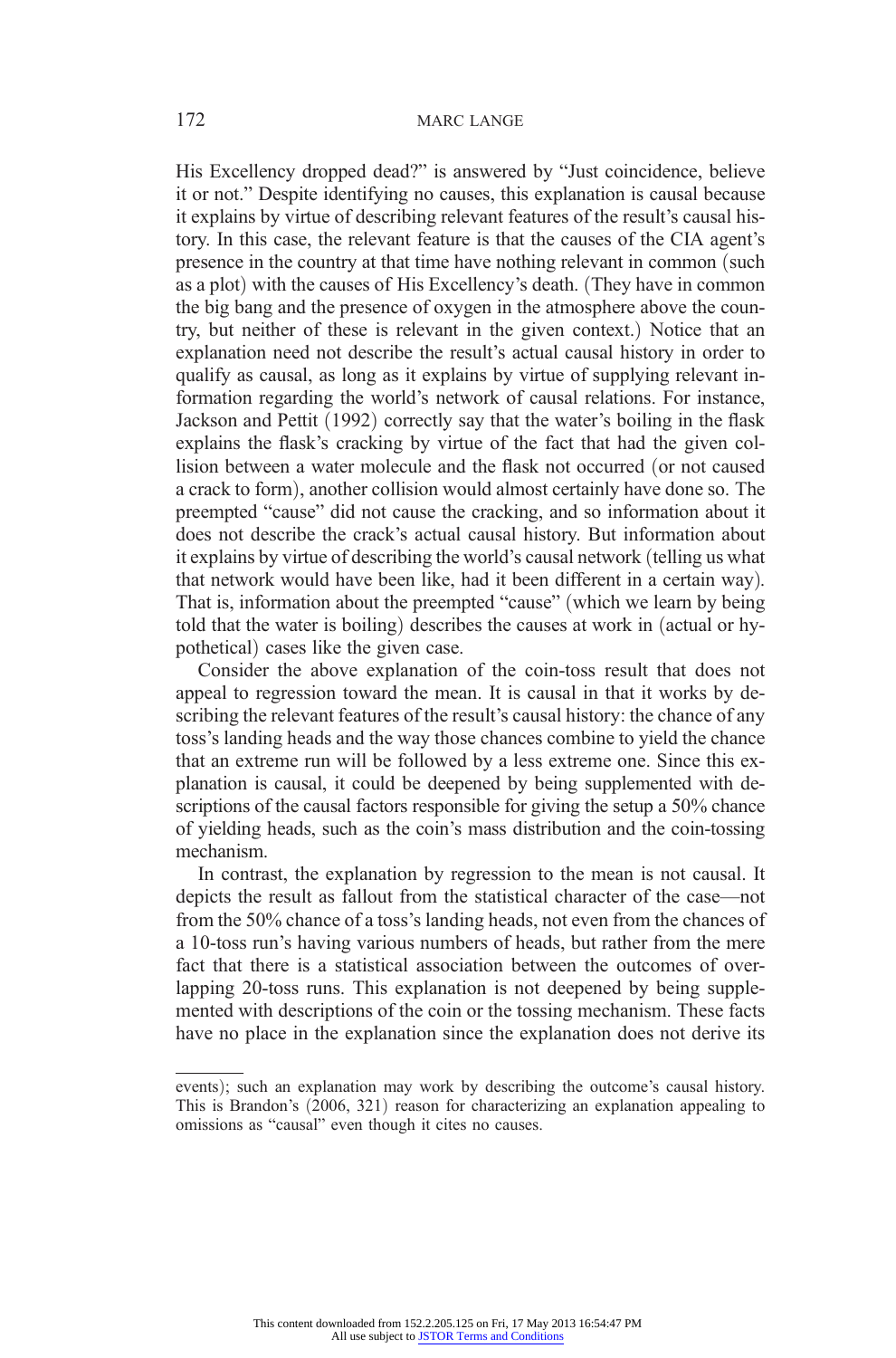power to explain from its describing relevant features of the result's causal history. The point of the explanation is instead to exhibit the result as arising from the fact that successive runs have a statistical relation—regardless of that precise relation or its (perhaps probabilistic) causes or, indeed, whether it has any causes at all.<sup>3</sup>

Accordingly, I call explanations of this kind "really statistical" (RS) explanations. An RS explanation does not proceed from the particular chances of various results—or even from the fact that some result's chance is high  $\alpha$  (or low). It exploits merely the fact that some process is chancy, and so an RS explanation shows the result to be just "a statistical fact of life."<sup>4</sup>

There are many kinds of noncausal explanations; not all are RS.<sup>5</sup> For instance, that Mother has 23 strawberries and three children explains why Mother failed to distribute her strawberries evenly (without cutting any) among her children. What makes this explanation noncausal is not that it fails to cite causes; the numbers of children and strawberries happen to be causes of Mother's failure. What makes it noncausal is that it does not work by describing the outcome's causes (or the world's causal network). In this explanation, Mother's having three children helps to explain Mother's failure not by being one of its causes, but by helping to make her success mathematically impossible (Lange, forthcoming).

This noncausal explanation is not RS. But just as this explanation is noncausal despite supplying information about causes, so an RS explanation may happen to supply information about causes. In the coin-toss case, what makes the regression explanation noncausal is neither its failure to exploit the coin's 50% chance of landing heads nor its invoking only something less specific (that there is a statistical association between the outcomes of overlapping 20-toss runs); after all, the explanation of the flask's cracking is causal despite appealing only to the water's boiling, not to a specific molecular collision. What makes the regression explanation noncausal is that

3. In some contexts, the question "Why did the students who did worst on the first exam tend not to do worst on the second exam?" is understood to be demanding a particular kind of explanation: one appealing to causes common to many of the students. Then the correct reply is to reject the question as having a false presupposition (that there is such a cause). But the fact that regression toward the mean fails to answer the why question in such a context does not show that it is never an answer; the why question may lack this presupposition.

4. Statistics textbooks commonly present regression toward the mean as answering why questions, such as "Explain why the rookie of the year in major-league baseball usually does not perform as well in his second season" (Gravetter and Wallnau 2009, 536). Lipton  $(2009, 622)$  is the only philosopher I know who has mentioned explanations that appeal to regression toward the mean.

5. Possible varieties of noncausal scientific explanations include structural explanations (Hughes 1989, 256–57), dimensional explanations (Lange 2009a), mathematical explanations (Colyvan 1998,  $321-22$ ), and explanations by symmetries (Lange 2009b).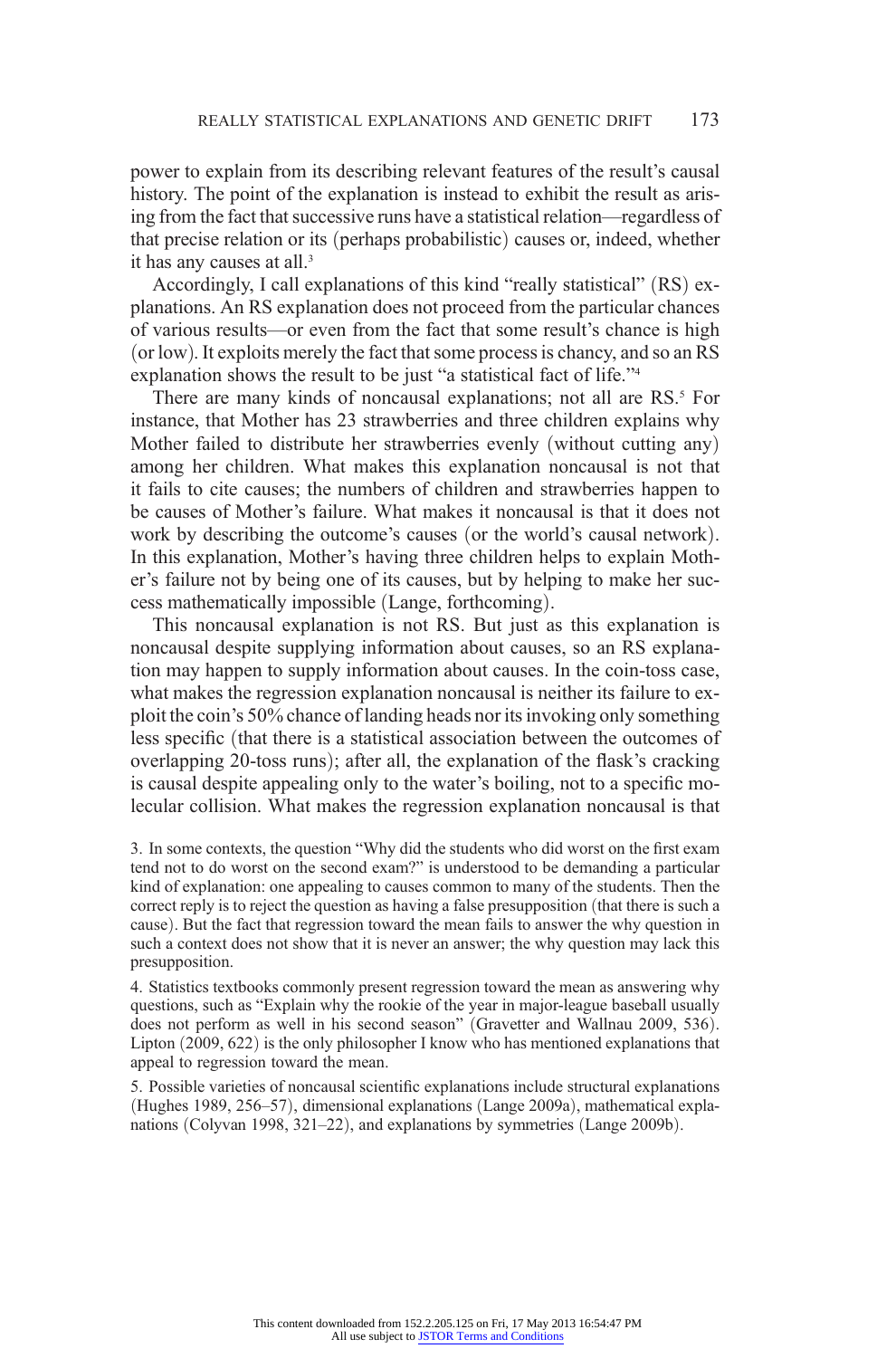the explainer (that there is a statistical association between the outcomes of overlapping 20-toss runs) acquires its power so to explain other than by virtue of supplying information about causes. The explanation succeeds whether or not any causal relations generate the statistical association.

Not all RS explanations exploit regression toward the mean. For example, Rutherford and Geiger set out to explain why it is that "in counting the  $\alpha$  particles emitted from radioactive substances . . . the average number of particles [emitted] from a steady source is nearly constant, when a large number is counted, [but] the number appearing in a given short interval is subject to wide fluctuations. . . . For example, during a considerable interval it may happen that no  $\alpha$  particle appears; then follows a group of  $\alpha$  particles in rapid succession; then an occasional  $\alpha$  particle, and so on" (1910, 698).<sup>6</sup> Rutherford and Geiger concluded that the departures from the mean in various intervals—and the fact that these departures tend to be smaller in longer intervals—are explained by "the laws of probability and that the  $\alpha$  particles are emitted at random" (704) rather than, "for example, that the emission of an  $\alpha$  particle [precipitates] the disintegration of neighboring atoms" (698). Once again, that this explanation is RS rather than causal is reflected in the fact that it would not have been deepened by being supplemented with an account of the causal factors responsible for the radioactive sample's rate of  $\alpha$ -particle emission. The explanation does not appeal to whether each atom in the sample has the same chance of undergoing radioactive decay. (They do not; the sample was a mixture of many polonium isotopes.) The explanation does not appeal to whether a given sample's activity depends on its temperature (it does not). The explanation does not even appeal to whether different polonium samples have the same chance of  $\alpha$ -particle emission. It appeals simply to a given sample's having a constant chance of emission during the experiment (however, that fact is to be explained) and then uses the "laws of probability" to explain the departures from the mean number of decays (and those departures' tendency to be greater as the intervals became briefer).

Of course, to explain why a given sample has a constant chance of emission, we must appeal to various causal factors concerning the sample's physical constitution (as well as various natural laws). But the fact that an RS explanation appeals to a fact that itself has only a causal explanation does not make the RS explanation covertly causal. A scientific explanation is not responsible for explaining the facts in its own explanans (Hempel 2001). Admittedly, the relevant "law of probability" applies to a radioactive sample only because of the sample's physical constitution, which accounts for its constant chance of emission. But the RS explanation does not appeal to that physical constitution since the RS explanation does not explain why

6. Thanks to Chris Haufe for calling this article to my attention.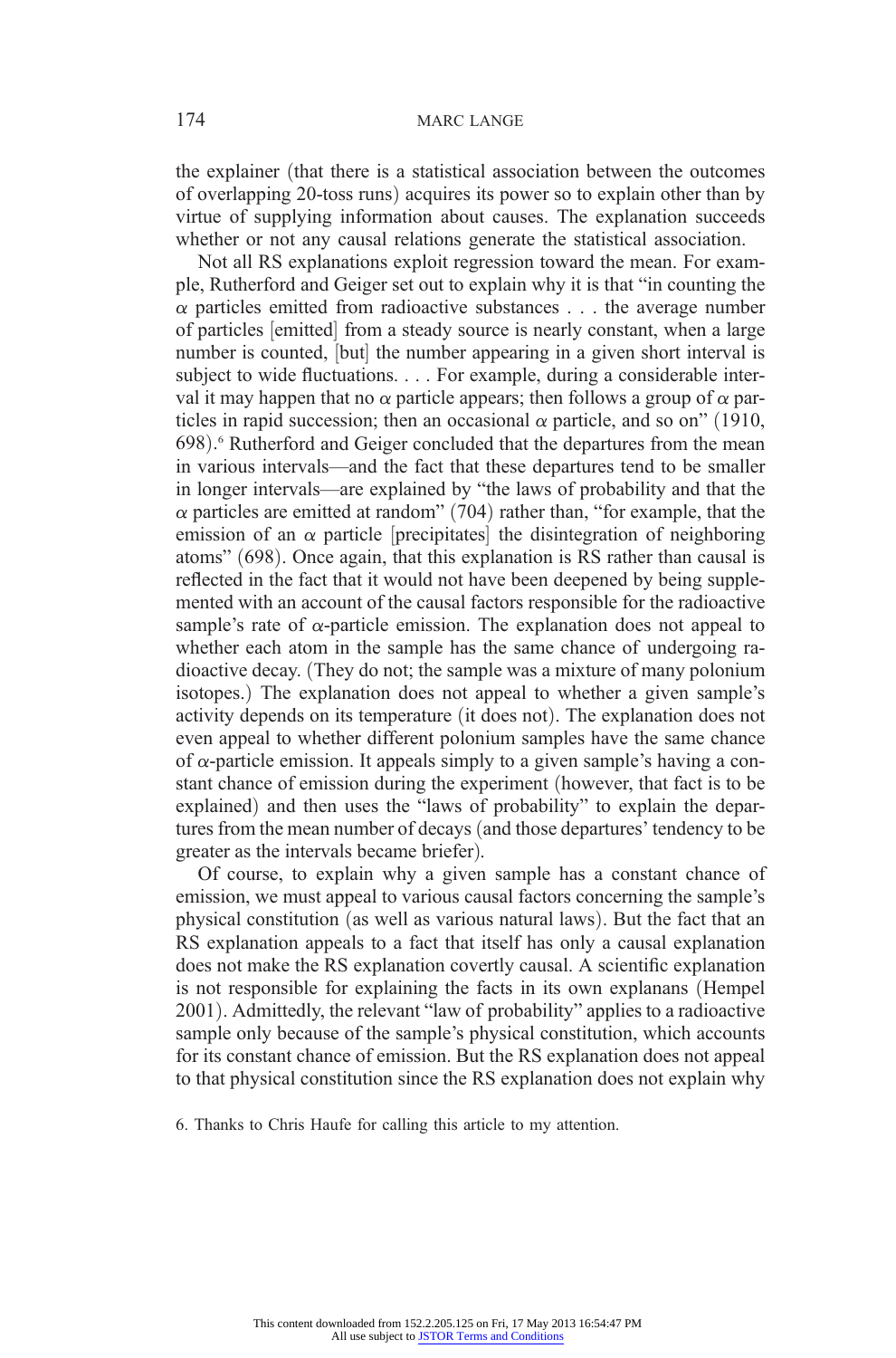the law of probability applies. Rather, the RS explanation simply appeals to the law's applicability (in this case, the constant chance of radioactive emission) and applies the law.

In short, Rutherford and Geiger explained the departures from the mean as mere artifacts of the statistics. A causal explanation that begins with the half-lives of various polonium isotopes and their proportions in the sample, and then deduces the likelihoods of various numbers of emissions over various intervals, would also explain the observed result.7 But all of this information about the result's causal history is beside the point when the point is to show that the result reflects the fact that the emission process is statistical, whatever the specific half-lives, proportions, and other causal details may be. This RS explanation unifies the radioactive-decay case with other cases involving fundamentally dissimilar causal mechanisms. The reason why Rutherford and Geiger recorded different numbers of emissions during different 10-minute periods is the same kind as the reason why different runs of 20 consecutive tosses of a fair coin resulted in different numbers of heads—and in both cases, there is also the same kind of reason why longer runs tend to give results closer to the mean rate. Notice that an RS explanation does not have to show that the phenomenon to be explained is certain or even likely given merely that it arises from a statistical process. An RS explanation can explain why a particular run of the experiment yielded a result extremely far from the mean value. The RS explanation is, in effect, that "it's just statistics."<sup>8</sup>

However, an RS explanation says a good deal more about the explanandum than merely that "it's just statistics." An RS explanation identifies the explanandum as an instance of some particular kind of behavior that is characteristic of statistical systems in virtue of their being statistical. For instance, the RS explanation of the fact that the students with the lowest scores on the first exam tend not to be the students with the lowest scores on the second exam is that the explanandum is an instance of regression toward the mean. The RS explanation of the fact that 10 of a given

8. Some such slogan is quite common. For instance, consider Galton's discovery that over those cases in which the two parents' mean height is between 70 and 71 inches (average human height was  $68.2$  inches), the mean children's height is  $69.5$  inches. The RS explanation in terms of regression toward the mean shows that "this is a statistical, not a genetic phenomenon" (Bland and Altman 1994, 1499).

<sup>7.</sup> Noncausal explanations do not preclude causal explanations, as Salmon (1989, 181–84) emphasizes. However, some philosophers who have described explanations that I would characterize as RS may disagree. For instance, regarding an explanation of why samples' departures from expectation are more likely as samples become smaller, Walsh (2007, 284, cf. 288–89) says that "the effect is explained by the statistical properties of the setup and not by the causal properties of the apples" (in this case, the weights of the various apples in the populations).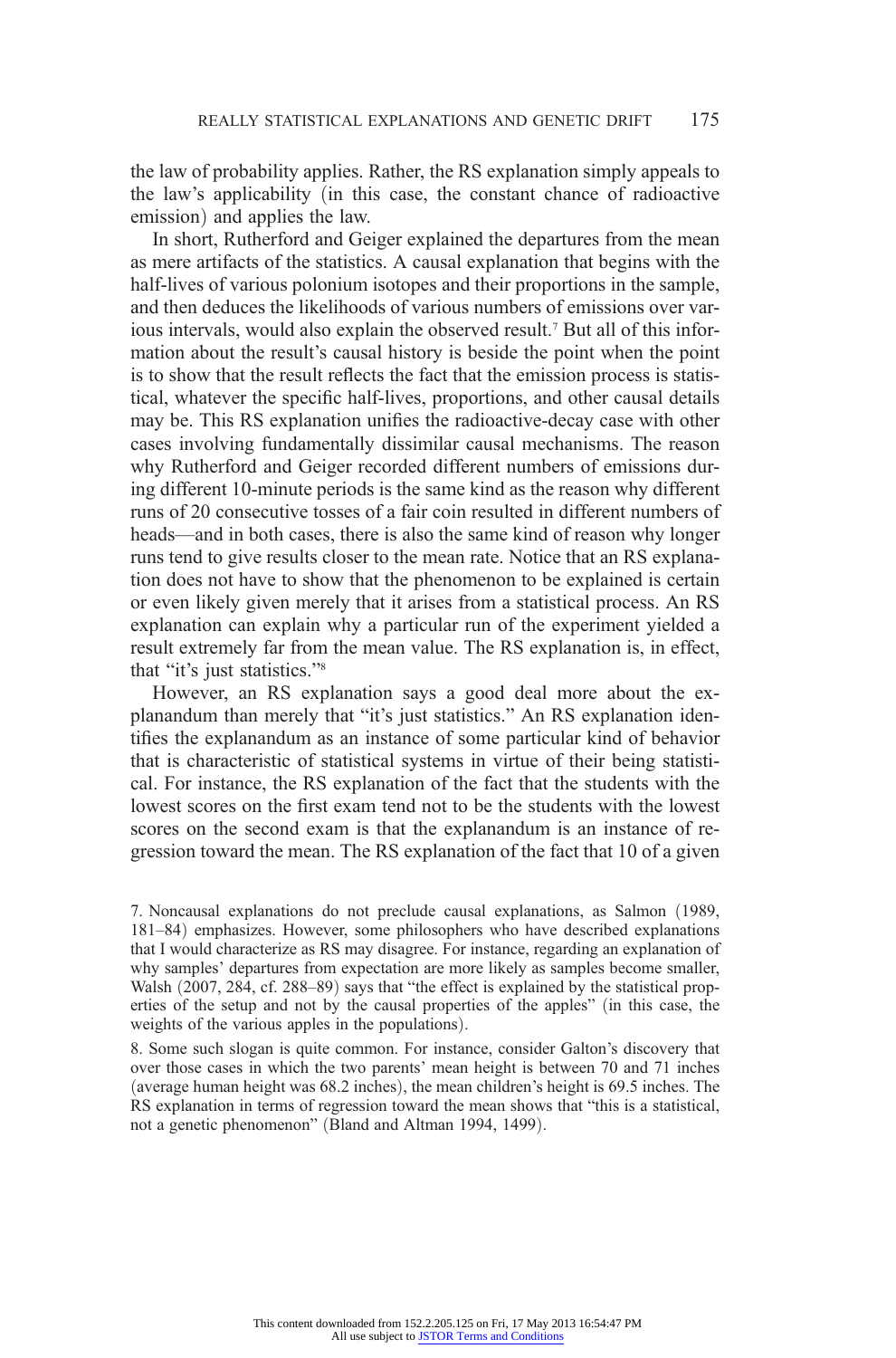philosophy department's 15 graduate applicants accepted their offer of admission—a much higher rate than in previous years—might be that it is a statistical fluke: when a statistical process is run many times, an occasional run may have a result quite far from the mean value. An RS explanation does not have to deem the explanandum to be likely given the explanans, but it must identify some particular signature of statistical processes that the explanandum exemplifies.

Some signatures have well-known names, such as "regression toward the mean," but others do not. There is no moniker for the fluctuations (observed by Rutherford and Geiger) in the frequencies of various outcomes in runs of repetitions of a given experiment, or for the considerable departures of some of these frequencies from their mean values, or for the tendency of departures from the mean value to diminish as the runs lengthen. Nevertheless, all of these familiar behaviors are characteristic of runs of independent, identically distributed trials; the runs exhibit these features solely by virtue of their statistical character (regardless of its causal basis, if any). These behaviors can thus receive RS explanations.<sup>9</sup>

RS explanations are especially illuminating when the phenomenon being explained does not initially appear to be merely a matter of statistics. For example, suppose that for 20 successive days, two students are given a different problem to solve daily, where the first student to solve the day's problem will win one point. The student in the lead at the end of the 20 round contest will win a prize. Suppose we run this contest for many pairs of students, and in more than half of the contests, there is one student who is either never in the lead or in the lead just once. It would be tempting to conclude that this is because students who fall behind early tend to lose heart and slacken off or because in every contest, one student is much more talented than the other. But the correct explanation may in fact be that the outcome of the contest is the product of a "random walk." Regardless of the difference between the two students' abilities  $(i.e., between their chances of$ winning a point in any round)—even if there is no difference between their abilities—it is more likely than not that one student will be behind in the contest only once or never, when a given student's chance of winning a

9. Of course, the RS reason why a run of 200 coin tosses has only 20 heads (where the mean outcome is 100 heads) is the same as the RS reason why a run of 200 coin tosses has only 5 heads: such wild fluctuations occasionally happen with runs of independent, identically distributed trials. That both outcomes receive the same RS explanation should not disturb us. It has long been widely (although not universally) accepted that different outcomes can receive the very same causal statistical explanation. For instance, if Jones contracts paresis, then the considerations responsible for Jones's likelihood of contracting paresis (such as his having latent untreated syphilis) will explain why he does, and if Jones does not contract paresis, then the same considerations will explain why he does not (Salmon 1989, 62). I see no reason why different possible outcomes cannot likewise receive the same RS explanation.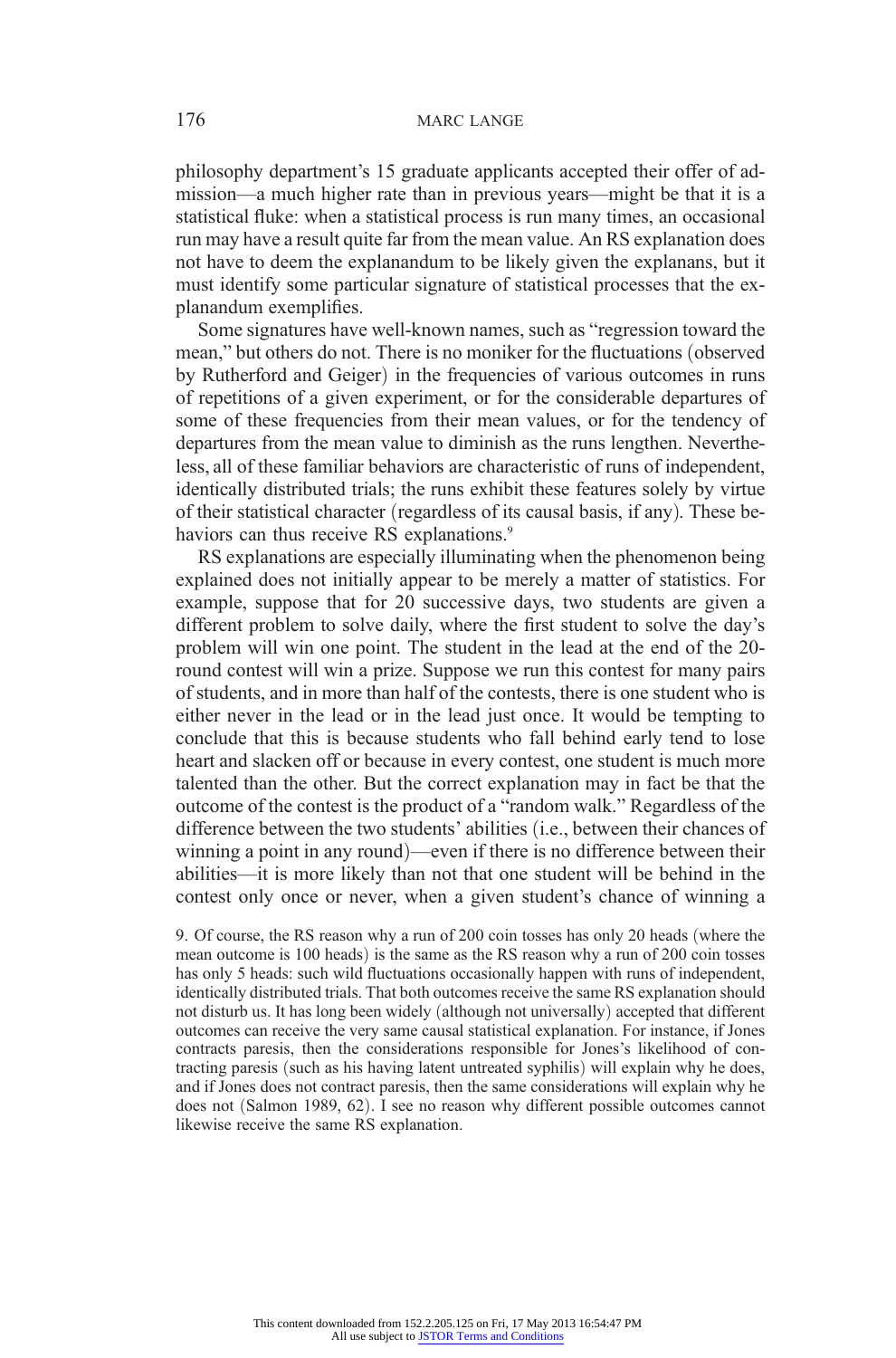given round is the same in every round.10 Surprisingly, this "one-sidedness" is a characteristic feature of random walks.11 To explain the result as the product of a random walk is like explaining some phenomenon as a case of regression toward the mean. Both explain the result as a characteristic kind of statistical fallout.

The RS explanation of the improvement in the scores of the worstperforming students does not say merely that this improvement was just "a statistical fact of life." It goes on to identify the result as a case of regression toward the mean in particular. Thus, the RS explanation does not say merely that the result has no causal explanation appealing to some cause common to many of the students. Rather, it supplies a genuine explanation by identifying the particular signature of statistical processes that the explanandum exemplifies. That is why RS explanations are characterized in science (see n. 4) as answering why questions, not merely as rejecting some.

An RS explanation may proceed without appealing to any laws of nature—unlike statistical explanations that require laws to associate a given setup with various chances of yielding various possible outcomes. An RS explanation does not appeal to the particular propensities at work but merely to the fact that there are chances. Consequently, instead of subsuming the result to be explained under a statistical law of nature, an RS explanation exploits a theorem of the probability calculus (what Rutherford and Geiger called "the laws of probability").<sup>12</sup>

An RS explanation does not proceed by the brute-force approach of putting everything in and computing everything out (as in the nonregression explanation of the coin-toss result)—that is, by calculating the chance of the result being explained from more basic chances (e.g., the chance of a toss's landing "heads"), after perhaps inferring those chances from the setup conditions (e.g., the coin's mass distribution) and the natural laws by which those conditions are associated with some propensities. Rather, an explanation is RS if and only if it works by identifying the result being explained as an instance of some characteristically statistical phenomenon such as regression

10. In the most evenly matched case  $(i.e.,$  when each student has a 50% chance of winning any given round), the chance that one player will be in the lead only once or never is 0.5379 (Feller 1957, 79).

11. The RS explanation does not have to include the mathematical derivation showing this "one-sidedness" to be a characteristic feature of random walks. The RS explanation appeals merely to the fact that it is such a feature. Similarly, I argue (Lange, forthcoming) that "distinctively mathematical" explanations in science (such as the explanation I gave of Mother's failure to distribute the strawberries evenly) include mathematical facts but not their proofs.

12. Of course, an RS explanation does not appeal solely to mathematical necessities. It is a contingent fact that a given system is statistical—e.g., that the students' scores on the two exams are correlated statistically.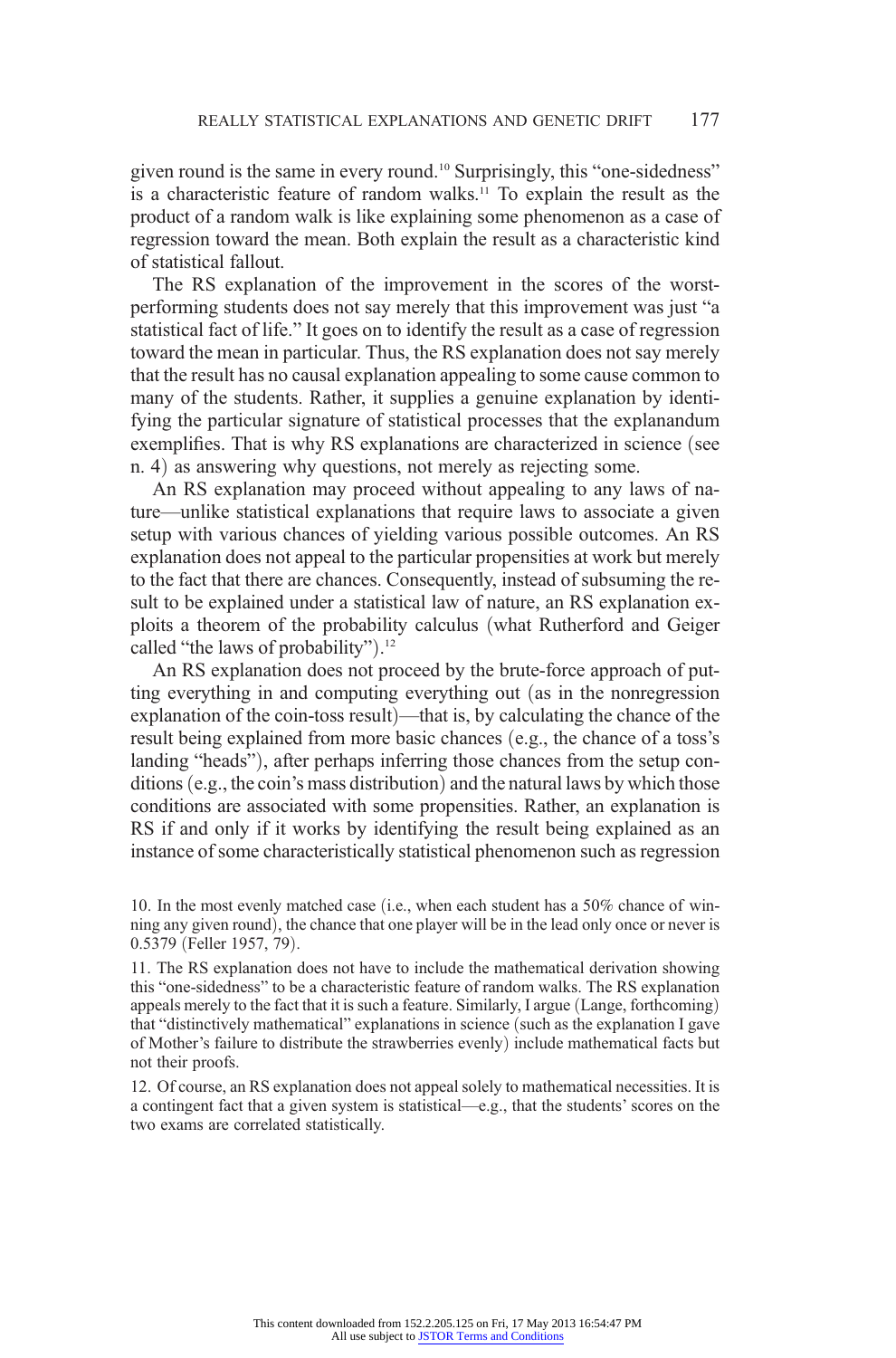toward the mean, departure from the expectation value, or the one-sidedness of random walks. Their working in this way distinguishes RS explanations from causal explanations and is responsible for the other features setting RS explanations apart (such as their exploiting theorems of the probability calculus in place of natural laws). Whereas the brute-force approach can be applied to explain any result of statistical processes, an RS explanation exists only when the phenomenon to be explained arises from the mere fact that statistical processes are at work.

3. Drift. Population biology calls on drift to explain many kinds of phenomena. It explains why the frequencies of various traits (or genotypes or genes) in a given population experiencing no mutations, migration, or selection pressure nevertheless change over time. It explains why a population's frequencies depart from their expectation values (which reflect the selection pressure on the population) and why these departures tend to be greater for smaller populations. It explains why different populations of the same size, with the same initial frequencies, and experiencing the same selection pressures (and no mutations or migrations) nevertheless have different frequencies at the end of a given period—and why these differences tend to be greater for smaller populations. Drift explains all of these results as "just statistics"—that is, as "sampling error" (whether drift enters the picture when certain organisms but not others become parents, or certain gametes but not others from a given parent contribute to a zygote, or in some other way). Explanations by drift are RS explanations.<sup>13</sup>

To see how this characterization of drift explanations can help us to understand them better, I briefly contrast my view with some of the other ways that drift explanations have recently been characterized. It might initially appear that "drift" refers to all and only departures of a population's frequencies from their expectation values. However, it is commonly noted (e.g., Beatty 1992, 36; Plutynski  $2007$ ) that if drift consists of such departures, then drift cannot explain these departures (as population biologists call on it to do). Accordingly, some philosophers identify drift as the propensities of a population to have frequencies departing to various degrees from their expectation values: "In a finite series of trials, there is a spread of possible outcomes, each with its own probability. Drift is simply the uncertainty associated with this spread of possibilities" (Matthen 2009, 484).

13. Matthen (2009) has recently proposed that statistically abstractive (SA) explanation is a hitherto neglected form of explanation and that explanations by drift are SA explanations. An SA explanation is not an RS explanation. Rather, it is a statistical explanation of the usual sort, its only distinction being that it derives the chance of the fact being explained by placing the case in a reference class that is not objectively homogeneous. In doing so, it ignores certain statistically relevant factors on the grounds that they are uninteresting to a particular theory in play (such as population genetics).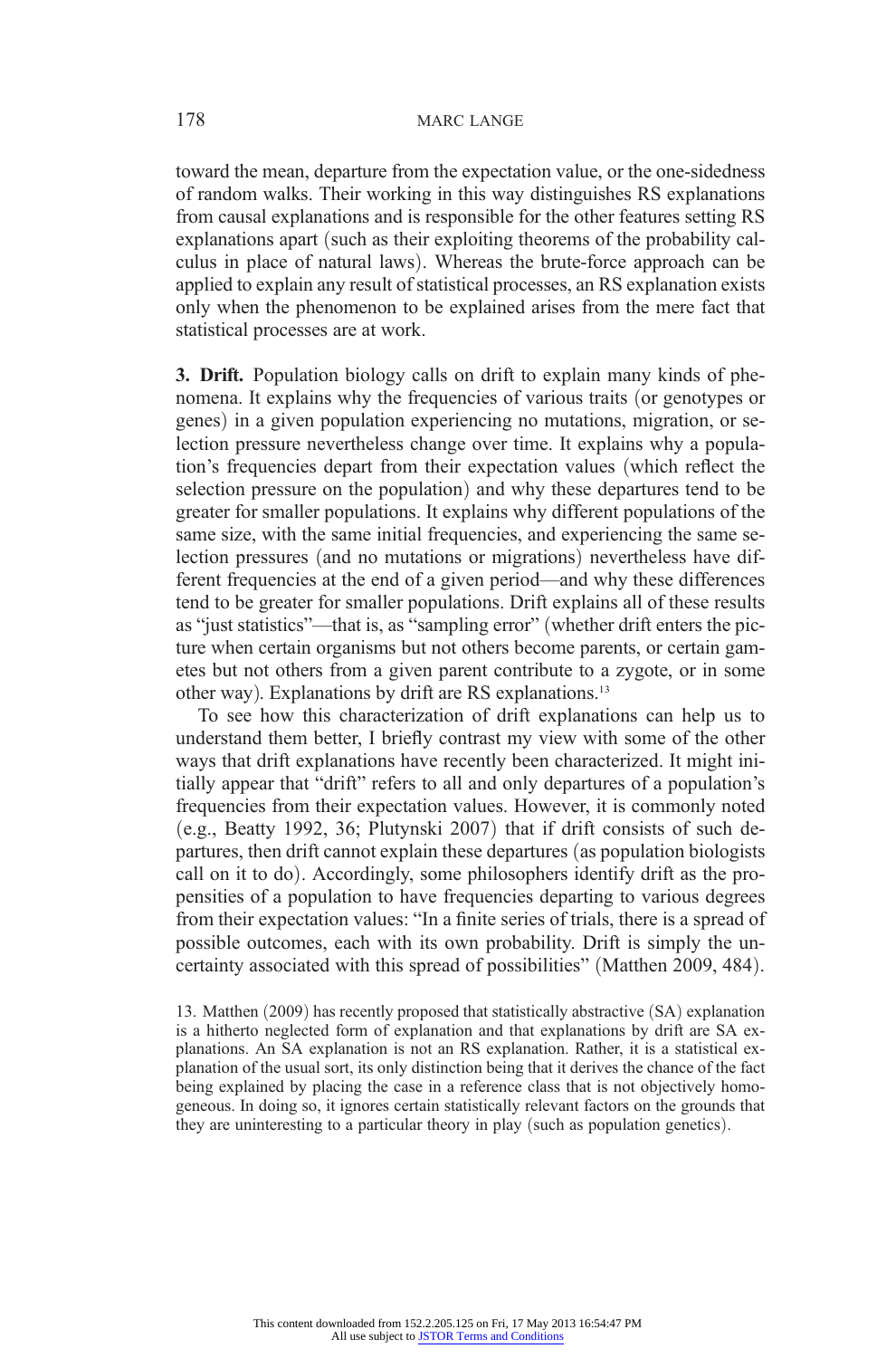On this view, the ground (i.e., the disposition's "categorical base" or "causal basis") for the propensities associated with drift is no different from the ground for the propensities associated with natural selection. Indeed, drift and selection are not distinct causal processes, and an explanation appealing to drift is no different from an explanation appealing to selection except for the kind of outcome being explained: "Drift explains what natural selection cannot in the sense that drift accounts for those differences between the actual outcome of a series of births, deaths, and reproductions and the outcome predicted by differences in trait fitness" (Walsh, Lewens, and Ariew 2002, 465). "Natural selection and drift are not distinct processes working on a finite population, but mathematically connected aspects of the same accumulation" (Matthen 2009, 484). On this view, neither drift nor selection for some trait is a causal process. Drift consists just of the chances for various frequencies to depart to various degrees from their expectation values through births and deaths resulting from various separate processes affecting individual organisms.

Many philosophers (e.g., Millstein 2006; Shapiro and Sober 2007) have criticized this view as failing to recognize selection for some trait as a unified causal process acting on a population as a whole—in other words, for failing to understand that "selection for is the causal concept par ex*cellence*" (Sober 1984, 100).<sup>14</sup> (As we will see, these critics generally regard drift and natural selection as distinct causal processes.) More relevant to our concern with drift is that the view expressed by Matthen, Walsh, et al. fails to account for those cases in which drift explains a phenomenon that does not consist of a departure from expectation values. For example, consider a population in which some rare, widespread catastrophe (e.g., an epidemic) wipes out many individuals and "selects" without regard to their heritable traits but leaves the population with the same frequencies as before—

14. To defend this view properly would take me too far afield. I do wish to note, however, that selection for some trait is a causal process (as Shapiro and Sober [2007, 256] call it in a passage I quote shortly), not a cause. In selection, various features of the population undergoing selection and of its environment are causes of the outcome frequencies. Selection (like diffusion, erosion, heat flow, and electrical conduction) is a process involving population-level causes and effects, the result being that certain traits are "selected" over others so that a new set of trait frequencies is the effect that is explained (just as temperature differences are causes in the process of heat flow, with a new spatial distribution of heat as the effect to be explained, and potential differences are causes in electrical current flow, pressure differences in diffusion, and so forth). To say that "selection for properties causes differences in survival and reproductive success" (Sober  $1984, 100$  is to specify the causal process at work, not to say that selection is a cause in place of or alongside these features of the population and environment. This can easily lead to confusion. To cite one example, McLaughlin (2007, 279–80) interprets Sober's remark above as mistakenly treating selection as a cause and then goes on to insist that selection "just is (nonaccidental, differential) reproductive success."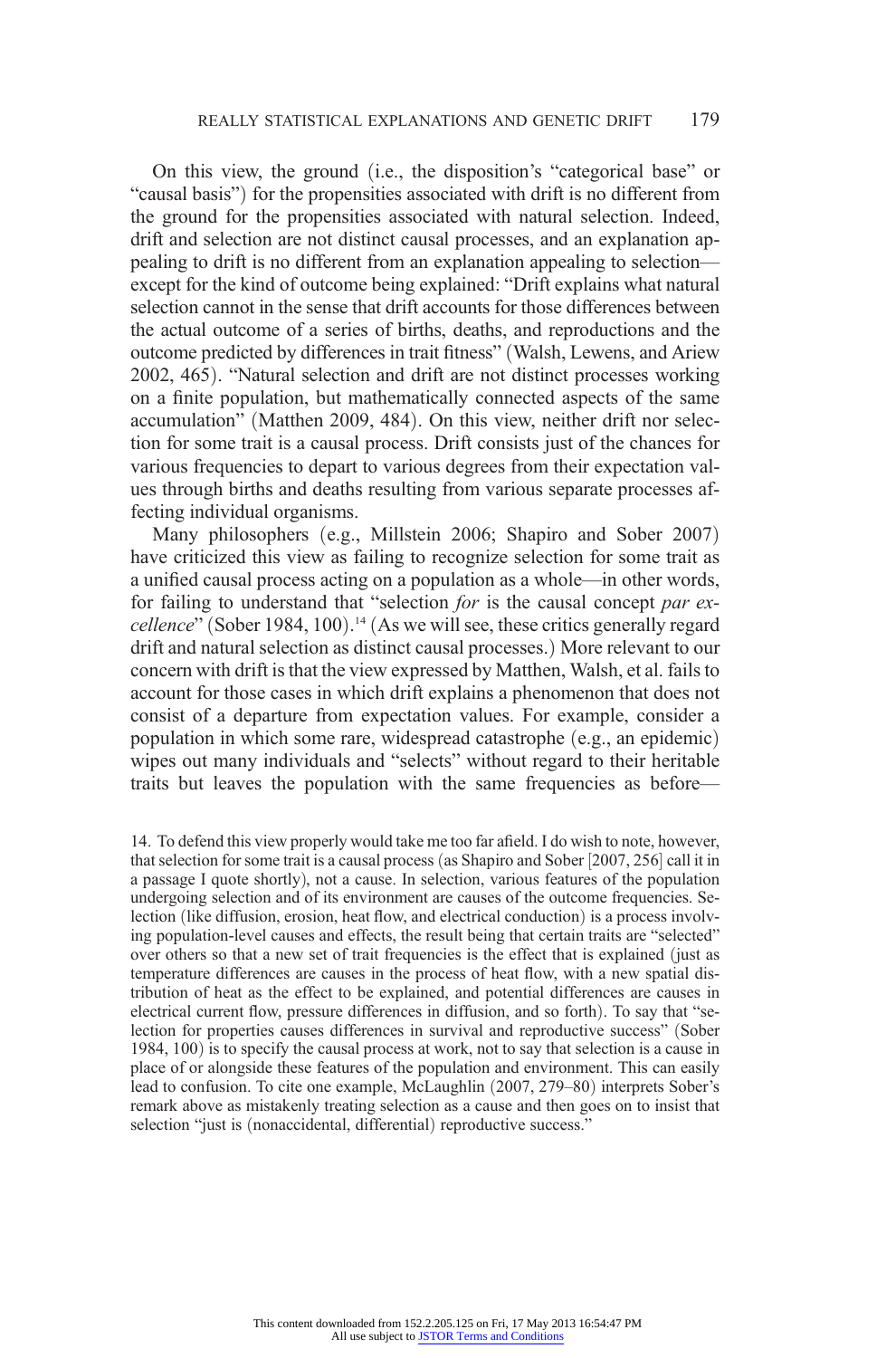namely, with frequencies coinciding with their expectation values. Population biologists would attribute the outcome (including the population crash and the resulting frequencies) to drift. This explanation by drift is an RS explanation: the occurrence of such a catastrophe (like a period of exceptionally frequent  $\alpha$ -particle emission from Rutherford and Geiger's radioactive sample) is just a statistical fluke that is virtually bound to happen from time to time in the long run. Of course, the outcome also has a causal explanation—namely, that an epidemic struck the population—and there are even causal explanations of why certain individuals but not others were victims (although these causal explanations are not selectionist since differences in heritable traits made no difference to which creatures survived the catastrophe).

Let me give another kind of example in which drift explains a phenomenon that does not consist entirely of a population's departure from expectations. Consider two populations of the same (finite) size and with the same initial frequencies that are experiencing the same selection pressures (and no mutations or migrations). Suppose they have different frequencies at the end of a given period: one has frequencies coinciding with their expectation values and the other has frequencies departing from their expectation values. Population biologists would attribute this difference to drift; that is, they would hold drift responsible for explaining why the two populations' frequencies diverged despite their having the same initial conditions and their experiencing the same selection pressures. The same explanation would apply whether both populations' frequencies departed from their expectation values or only one population's did; drift explains their divergence.

The drift explanation is that such variation is characteristic of statistical processes (as Rutherford and Geiger also emphasized). It is an RS explanation. It is not the case that one population in the pair was acted on by selection and the other by drift. Both are subject to the same selection pressures. Indeed, the outcome could be explained by drift or by those selection pressures (since the selection pressures, like a coin's propensity for landing heads, do not determine an outcome). But an RS explanation is noncausal, whereas an explanation in terms of what is being selected for is causal. A selectionist explanation describes the ground of the propensities for various frequencies and so explains by virtue of supplying information regarding the sorts of causes at work in cases with the initial frequencies of and selection pressures on these two populations. By contrast, the RS explanation in terms of drift identifies the result being explained as the same sort of typically chancy behavior as Rutherford and Geiger noted their radioactive source exhibiting: considerable fluctuations in short periods. Thus, in interpreting drift explanations as not appealing to some sort of causal process, I agree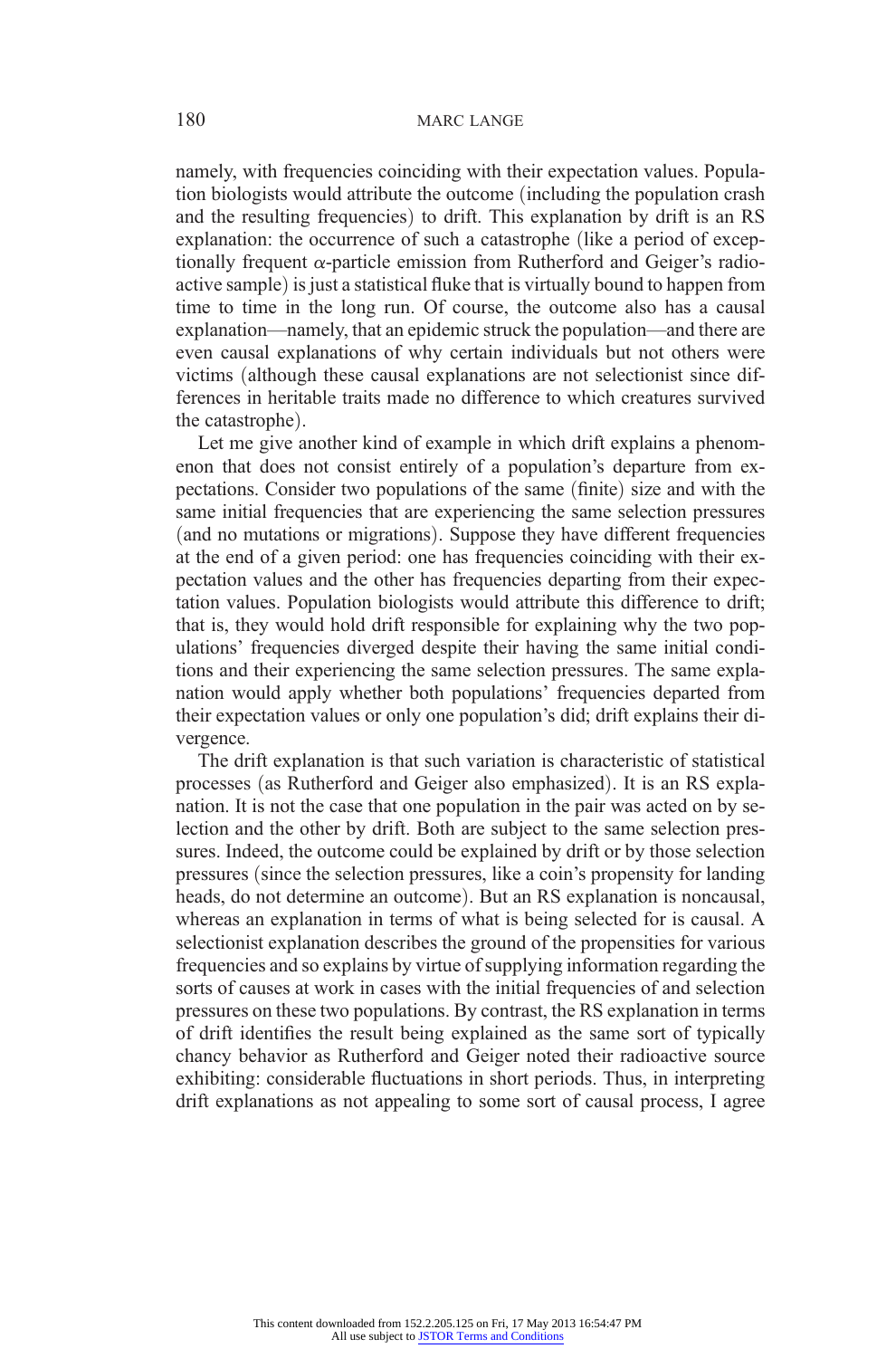with Matthen, Walsh, et al.—but without agreeing with them that selection for some trait is likewise not a causal process. On my view, a selectionist explanation of the two populations' divergence is like a causal explanation of why runs of 20 coin tosses with an exceptional frequency of heads tend to be followed by less exceptional runs—namely, an explanation that begins by describing the causal basis of the 50% chance of any toss's landing heads. In contrast, an explanation by drift is like an explanation of the cointoss outcome as regression toward the mean.

Here is another example in which (contrary to Matthen, Walsh, et al.) drift is invoked to explain a result that does not consist just of a population's departure from expectation values. Consider a population under constant selection pressure with frequencies that in the short run depart from their expectation values but in the long run largely coincide with their expectation values. Again, drift explains this behavior—but not because drift explains only the short-run result  $(i.e., only the departures from expectation).$ Rather, an RS explanation appealing to drift explains the difference between the short- and long-run results as characteristic of statistical processes. (Rutherford and Geiger observed this feature, too.) This drift explanation cannot be accommodated by the view that "a series of births, survivals, deaths, and reproductions manifests drift just if the outcome—measured as changes in trait frequencies—diverges from that predicted by differences in fitness" (Walsh et al. 2002, 459). Note the "just if."

Of course, this outcome can also be explained causally: in terms of the selection pressure. As we have seen, RS explanations and causal explanations work differently and respond to different interests that we may have in asking "Why?" As I understand it, a population biologist who wants to know whether the difference between the population's short-run and longrun frequencies is a matter of drift or a matter of selection is asking whether the selection pressure early in the period under study was different from the selection pressure during the rest of the period. She is asking about causes. But she is not presenting drift as a possible causal explanation—a rival to selection for some trait. Rather, in asking whether the difference between the short-run and the long-run results is explained by drift or selection, she is asking whether this difference has an RS explanation by drift or whether some difference in selection pressure accounts for the difference in frequencies. These are rivals, whereas a causal explanation for the population's short- and long-run frequencies that appeals to various unchanging selection pressures is compatible with an RS explanation by drift for the difference between these frequencies.15

15. Compare "it was drift, not selection" to "this is a statistical, not a genetic phenomenon" quoted in n. 8.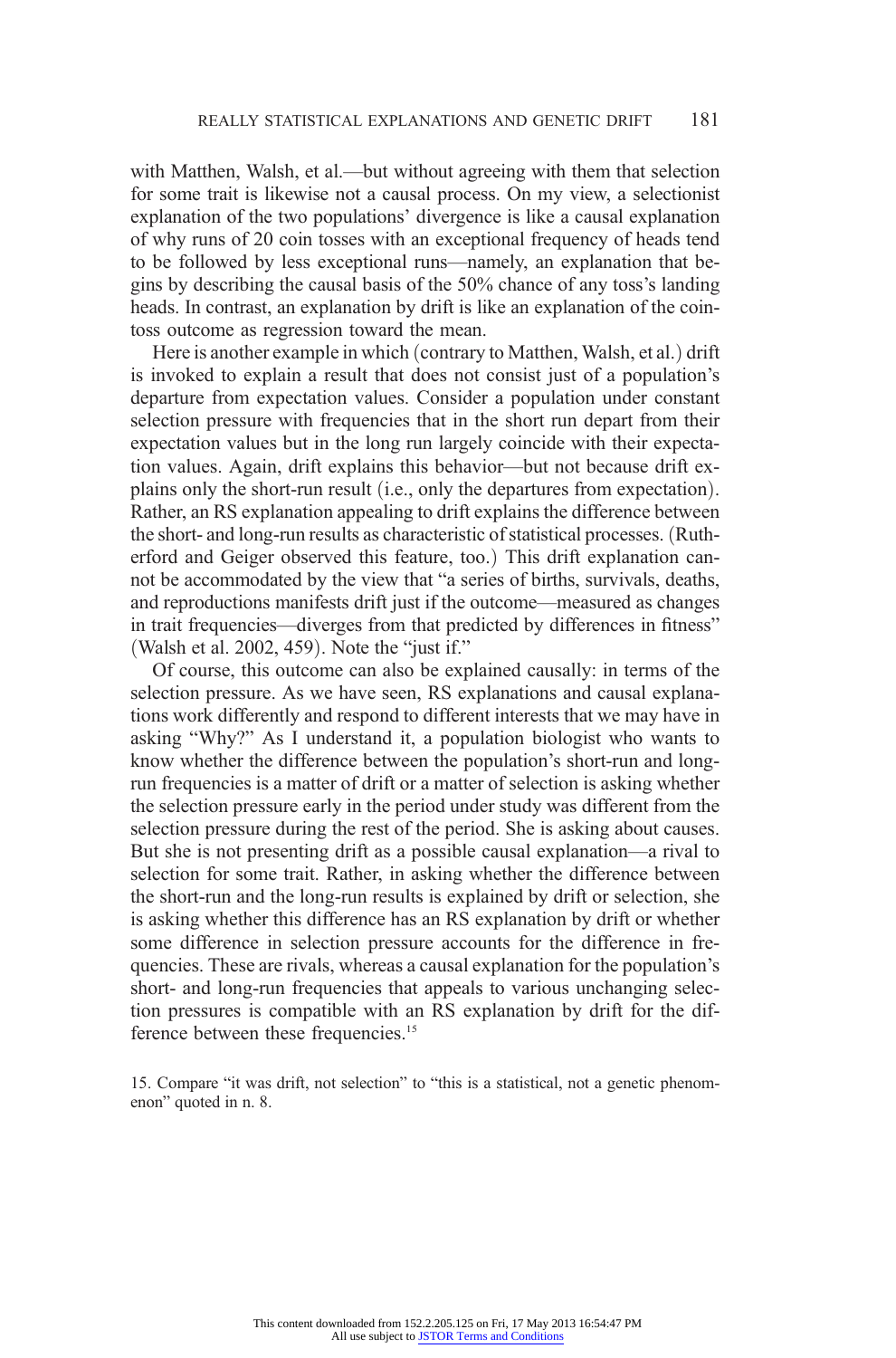## 182 MARC LANGE

Suppose the answer to the population biologist's "Drift or selection?" question regarding the difference between the population's short- and longrun frequencies is "Drift, since the degree of selective advantage afforded by various traits was unchanged throughout the period." This answer plainly does not require that no trait have been selected for during the period. This drift explanation fails to accord with the idea championed by Millstein  $(2002;$ cf. Hodge 1987,  $252-53$ ) that drift always consists of a sampling process that is indiscriminate (in that heritable physical differences are causally irrelevant to differences in reproductive success). Of course, the distinction between discriminate and indiscriminate sampling is genuine, and some phenomena explained by drift result from indiscriminate sampling (as in the epidemic example). However, as many philosophers have noted (e.g., Brandon 2005; Matthen 2009, 467), a product of discriminate sampling can also be explained by drift. For example, as I mentioned, drift explains why two populations of the same size, with the same initial frequencies, and experiencing the same selection pressures (and no mutations or migrations) have different frequencies at the end of some period. Another example of drift with discriminate sampling is Beatty's famous case (1984, 195) in which dark moths in a given period are eaten by predators disproportionately because, although trees with dark bark are more common than light trees and consequently dark moths are fitter than light, "the dark moths chanced to land on light trees more frequently than on dark trees," whereas the light moths landed on a representative sample of trees. The sampling here is discriminate since predators are more likely to eat moths that contrast with their backgrounds.16 On my view, the outcome in this period has an RS explanation in terms of drift because it constitutes just the sort of fluctuation that is characteristic of statistical processes. It also can be given a causal explanation in terms of the selection pressure—or, more deeply, in terms of the setup's physical features that are responsible for the selection pressure  $(e.g.,)$ that  $60\%$  of the trees have dark bark).

Of course, some paradigm instances of drift are cases of indiscriminate sampling, as Millstein emphasizes. For example, according to Kimura's "neutral theory of molecular evolution," "the overwhelming majority of evolutionary changes at the molecular level [result from] random fixation (due to random sampling drift in finite populations) of selectively neutral (i.e., selectively equivalent) mutants" (1991, 367). On my view, once again, when

<sup>16.</sup> By adding another population of moths in which both light and dark moths happened to land on representative samples of trees, we could turn Beatty's example into my earlier example involving two populations with the same initial frequencies under the same selection pressures but with frequencies that have diverged by the end of a given interval.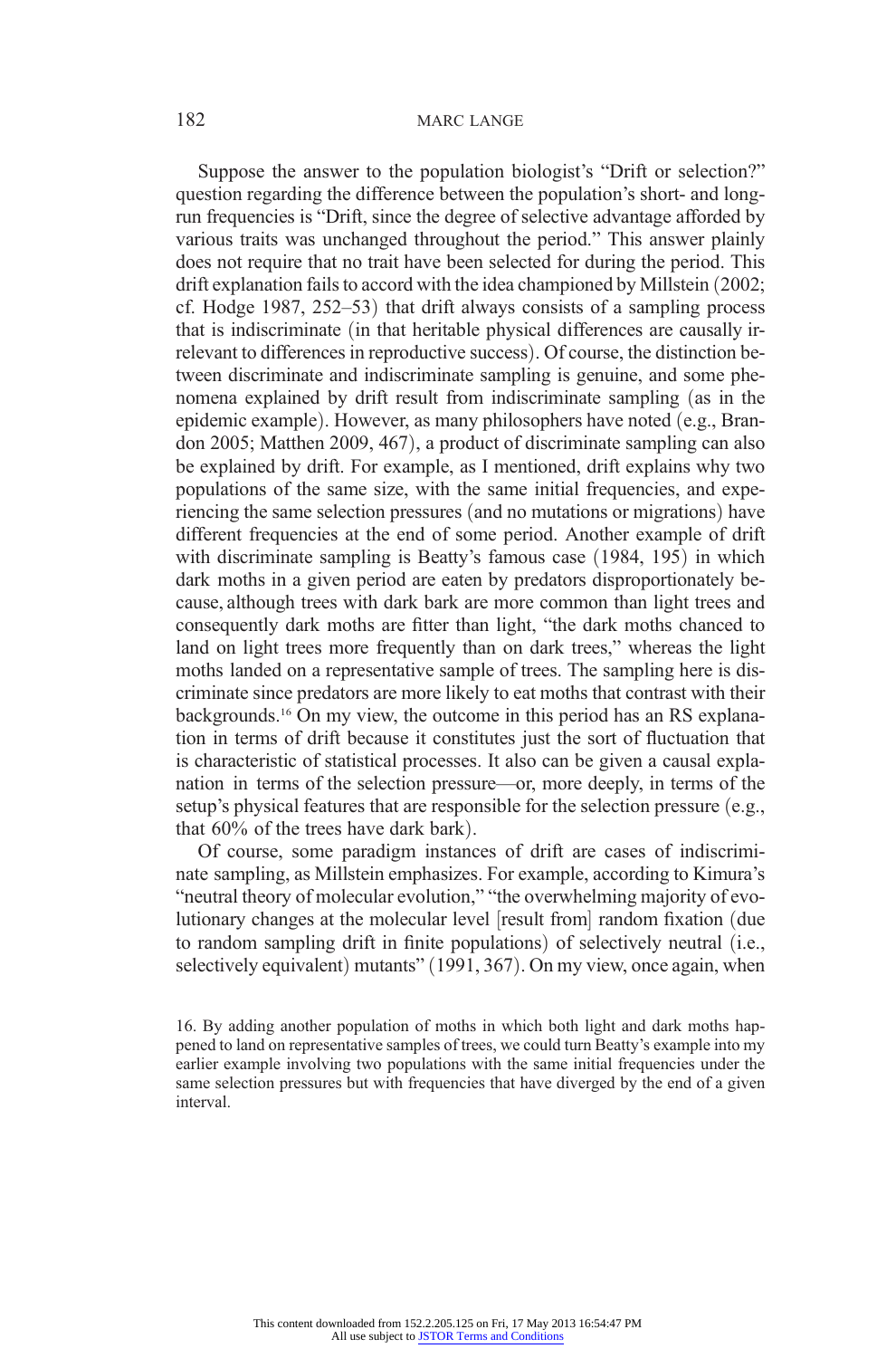drift explains the fixation of some selectively neutral mutant, the explanation is RS because it identifies the result as just the sort of fluctuation that is characteristic of statistical processes. (The explanation thus characterizes the fluctuation as akin to a period in which Rutherford and Geiger's radioactive sample undergoes an extreme rate of  $\alpha$ -particle emission. Recall that the explanans in an RS explanation need not make the explanandum likely. The result would still involve this sort of fluctuation even if the mutant were very slightly deleterious, for example. However, on Millstein's view, the result would then not be the product of drift at all since sampling would be discriminate rather than indiscriminate. I agree with Brandon  $(2005)$  that discriminate sampling does not differ qualitatively from indiscriminate sampling. Accordingly, drift explanations should be available in either case.

One motivation for Millstein's identification of drift with indiscriminate sampling (and selection with discriminate sampling) is that otherwise, it is difficult to see how drift and selection can be distinct kinds of populationlevel causal processes. Accordingly, Brandon (2005, 167) concludes that "there is a single process, sampling," and so "the outcome, deviation or lack thereof from expectation, is a necessary component of our concepts of drift and selection," respectively. But I have already argued that drift need not be associated with departure from expectation values. Shapiro and Sober $(2007)$ suggest that drift and selection are distinct population-level causal processes  $(iust as Millstein says)$  but that  $(contrary to Millstein)$  drift does not require indiscriminate sampling. Rather, drift occurs whenever a population has a finite effective size  $(255)$ . What, then, sets drift apart from selection? Shapiro and Sober say: "We view selection and drift as distinct processes whose magnitudes are represented by distinct population parameters (fitnesses on the one hand, effective population size on the other). Changes in each of these parameters will be associated with changes in the probabilities of different outcomes. If you intervene on fitness values while holding fixed population size, this will be associated with a change in the probability of different trait frequencies in the next generation. And the same is true if you intervene on population size and hold fixed the fitnesses"  $(256)$ .

In short, according to Shapiro and Sober, even if drift cannot be eliminated from a population undergoing selection, drift remains distinct from selection. Drift, unlike selection, is stronger insofar as population size is smaller. Abrams agrees: "drift and selection are distinct causal factors because they can be independently manipulated by changing, respectively, population size and fitness differences" (2009, 667). Several other philosophers (e.g., Reisman and Forber 2005) have joined Shapiro and Sober in arguing that since population size can be manipulated to yield predictable differences in the chances of various frequencies, drift is a causal process. In addition to manipulability, some philosophers  $(e.g.,$  Millstein 2006, 632 $)$  have also appealed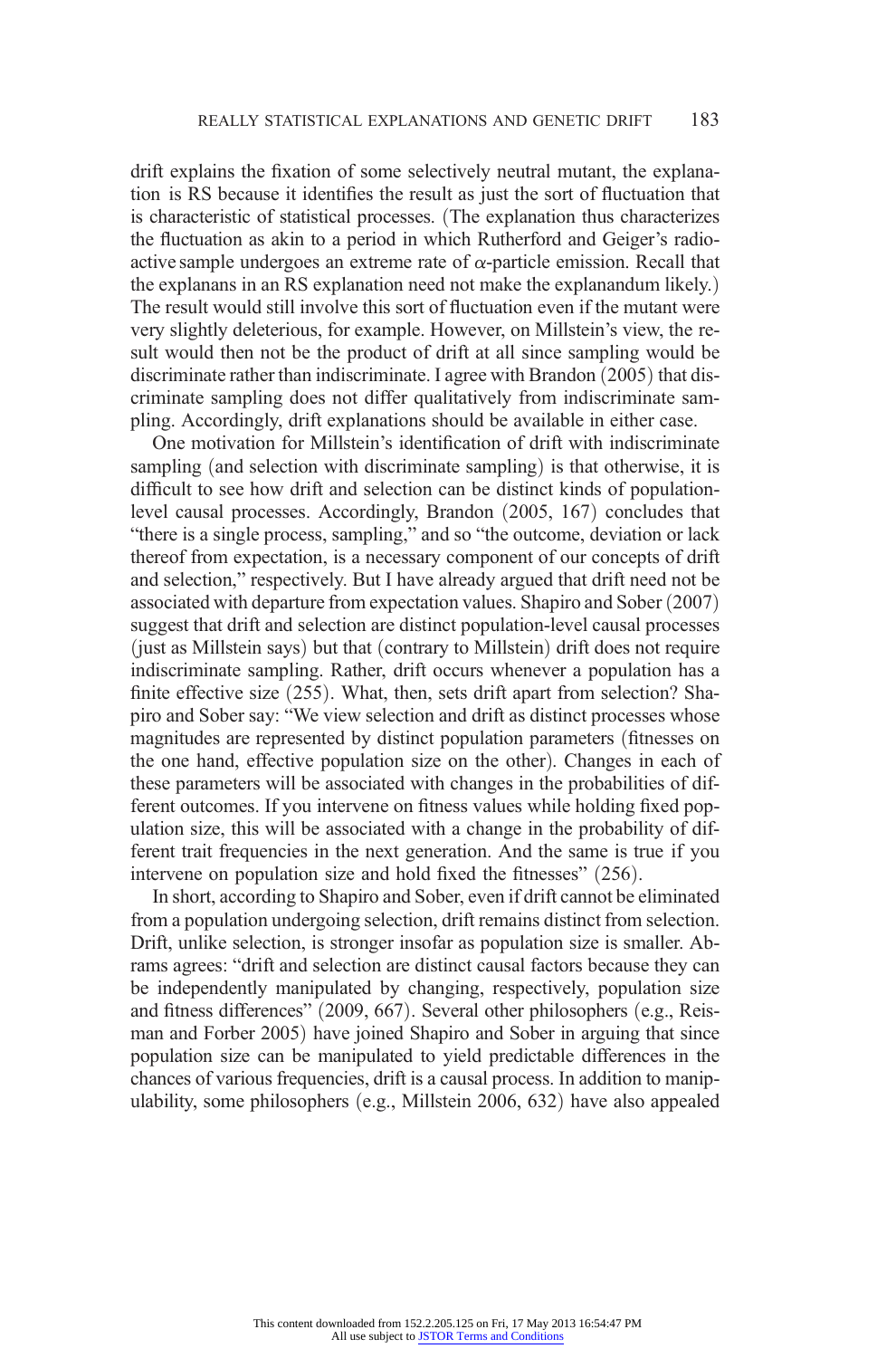to counterfactual dependence and probability raising as signs of causal relations. On all of these grounds, philosophers have argued that in drift, "the size of the population can be said to play a causal role"  $(631)$  and so that drift is a causal process distinct from selection.<sup>17</sup>

A fundamental problem with these arguments is that the explanatory power of effective population size in drift explanations is mediated not by any laws of nature, but merely by the "laws of probability"—that is, by math.<sup>18</sup> No causal law is responsible for making greater departures from expectation values more likely as population size diminishes. Given the chances of various possible outcomes on any particular independent trial, the relation between population size and the likelihoods of various population-wide outcomes is not contingent.19 For all of its manipulationist, counterfactualdependence, and probability-raising credentials, population size does not act as a population-level cause in drift explanations since these credentials are mathematically necessary, not beholden to any mere law of nature.20 This feature of drift explanations fits well with their interpretation as RS explanations since RS explanations employ theorems of the probability calculus in place of statistical laws of nature.

17. Sober (personal communication) currently believes that drift and selection are not distinct causal processes; rather, there is only one population-level causal process at work. However, drift and selection involve different causes co-occurring (population size and fitness differences, respectively) that jointly influence the trait frequencies, just as in a series of coin tosses, there is only one causal process by which heads and tails are accumulating, but the coin's bias and the number of tosses are distinct causes, separately manipulable.

18. There are other problems with these arguments, too. In some cases, selection is stronger insofar as population size is smaller (see Sober 2001).

19. The relevant theorem of the probability calculus is that in  $n$  independent trials where the chance of a given kind of outcome in any given trial is  $p$ , the chance of  $i$  such outcomes is  $[n!/i!(n-i)!]p^{i}(1-p)^{n-i}$ .

20. However, Sober (2011) believes that although the fitnesses of various traits in a population stand in metaphysically necessary connections to the traits' expected frequencies, they are causes of those frequencies; no contingent law of nature is needed to mediate between a cause and its effect. (This may not represent a departure from Sober's prior view of fitnesses as "causally inert" [1984] since Sober there was arguing that fitnesses are not causes of the survival and reproduction of individual organisms; he did not address whether they are causes of trait frequencies in a population.) Sober  $(2011)$ gives manipulationist reasons for thinking fitness to be a cause of trait frequency, and he says that a contingent law is not needed to mediate a causal relation because (appealing to Davidson) it is an analytic truth that E's cause would cause E (i.e., if E occurs and has a cause, then E's cause caused E). However  $(I \text{ reply})$ , this truth's analyticity does not show that a causal relation requires no contingent law to connect cause and effect since "contingent" here should be contrasted with "metaphysically necessary" (a modal matter), not with "analytic" (a conceptual matter). Although "E's cause" may be analytically connected to "E," it does not follow that the event that is E's cause is connected to E by metaphysical necessity. In contrast, that trait A is fitter than trait B is connected with metaphysical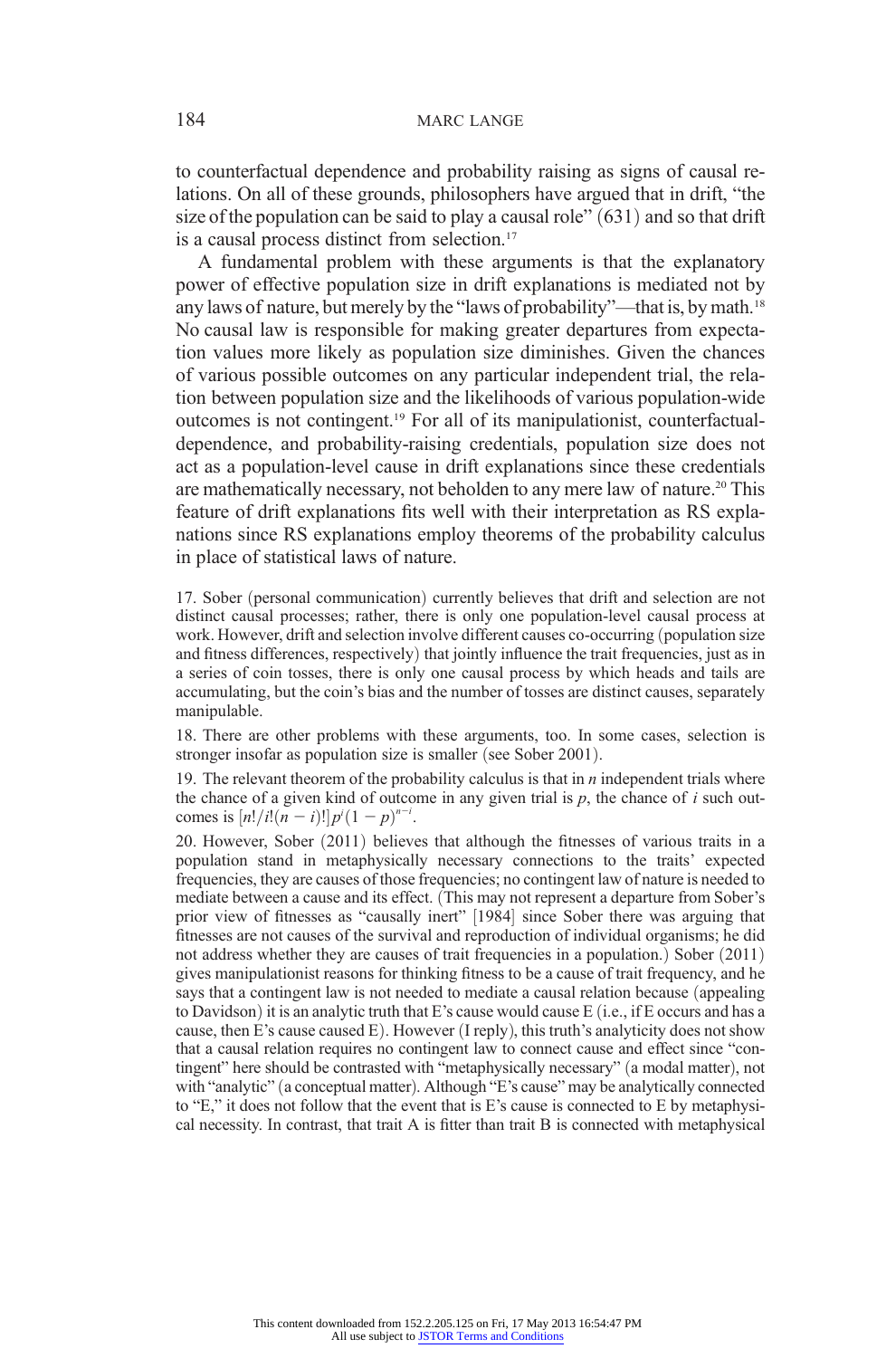Sober (1984, 115) says that coin tossing "affords the same distinction" as selection versus drift, revealing why they are distinct causal processes. Just as selection cannot occur without drift, so a coin flipped with some chance of landing heads must be flipped some definite number of times. Nevertheless, the distinction remains: "Two coins may have the same chance of landing heads but may be tossed a different number of times. Two other coins may be tossed the same number of times but may differ in their chances of landing heads. The first two coins have something in common, and so do the second"  $(115)$ . Of course, this last remark is correct. But I do not think that the coin example shows drift and selection to be distinct causal processes any more than a series of coin tosses consists of several causal processes running simultaneously.

The coin-toss example also illustrates my claim that the number of coin tosses is not a cause of the resulting frequency of heads because no contingent law of nature gives it its alleged "causal role." Suppose we aim to explain why the coin's percentage departures from its expected frequency of heads have generally been greater in runs of 50 tosses than in runs of 50,000 tosses. We could explain this fact by the brute-force approach of using the coin's chance of landing heads on an individual toss to compute the chances of various great departures from the frequency's expectation value in runs of 50 and 50,000 tosses. We could deepen this causal explanation by replacing the propensity with its ground in the setup, including the coin's mass distribution and the tossing mechanism. Then the explanation would require laws of nature to associate this setup with a propensity for (for example) a head. These are causal explanations. But the role in these explanations played by the number of coin tosses in the run (which enters after a law has associated the setup with a toss's chance of yielding a head) is beholden not to any mere law of nature but entirely to a theorem of the probability calculus. The run's length is thus not a cause. $21$ 

necessity to a relation among A's and B's expected frequencies. That connection holds in virtue of what fitnesses essentially are, whereas the event that is  $E$ 's cause is not essentially so. Furthermore, I do not see how fitness's manipulationist credentials do anything to undermine Sober's previous (1984) argument that fitness is a mere actuarial property reflecting various potential causal factors that may not actually have come into play and so is unsuited to being a cause. That argument, in my view, precludes fitnesses from being causes even of trait frequencies. (Of course, I agree with Sober [1984] that fitness can still figure in causal explanations since it can describe the world's causal relations without figuring in any itself.) For more, see Lange and Rosenberg (2011).

<sup>21.</sup> Walsh (2007) has also recently argued that the number of tosses is not a cause. Here is his argument, as I understand it. Consider 100 fair coin flips resulting in roughly 50% heads, although in the 10 runs of 10 successive flips each, there were significant departures from 50% heads. Why is that? A drift explanation appeals to 10 flips being much smaller than 100 flips. But if the number of flips is a cause, then (Walsh says) we would have to say that drift as a cause is strong in each subpopulation but weak in the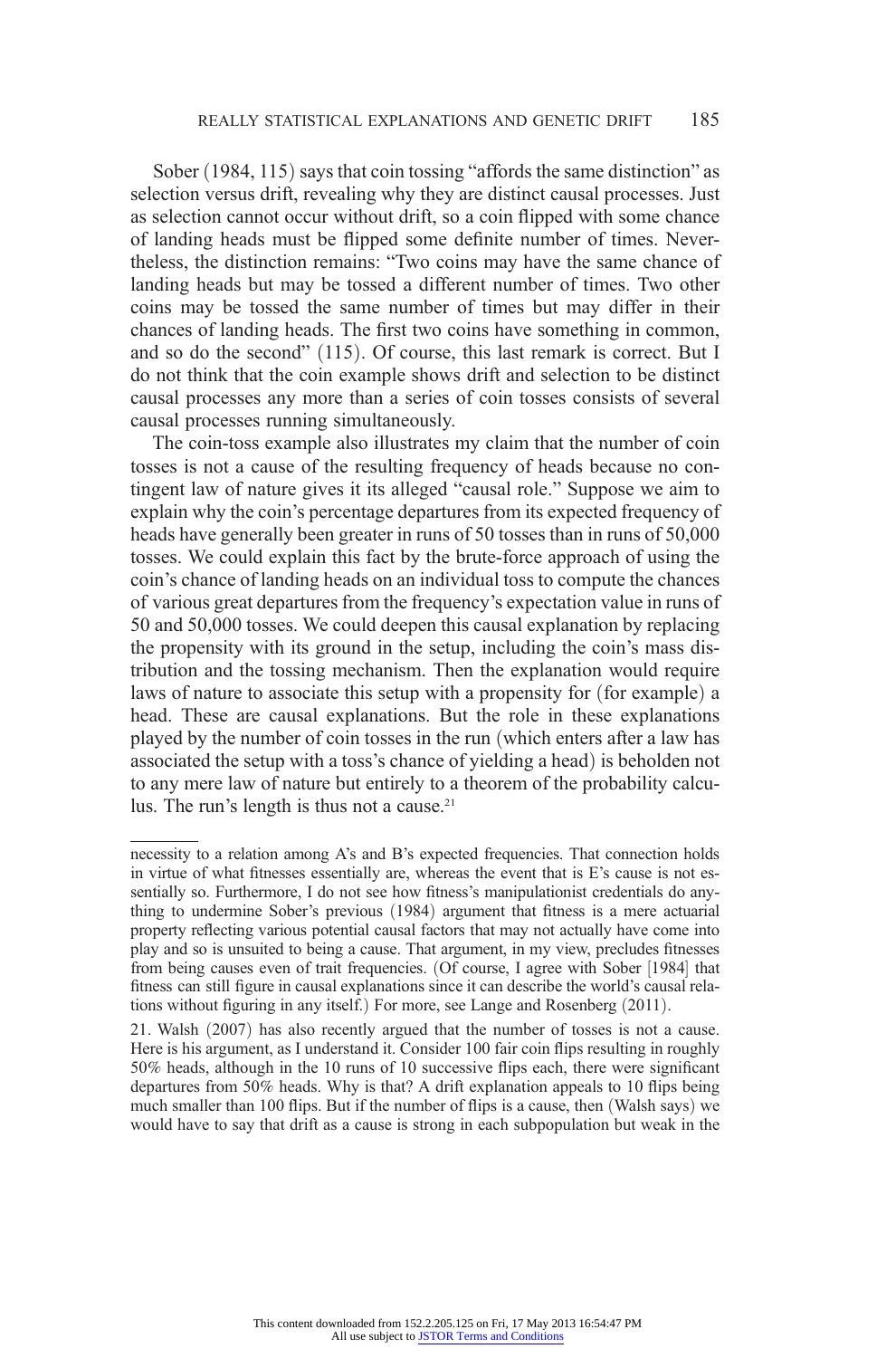## 186 MARC LANGE

Suppose an explanation instead sets aside the coin's particular chance of landing heads on an individual toss as well as the fact that we are dealing with runs of 50 and 50,000 tosses—and even that we are dealing with coin tossing in particular. The explanation then proceeds not by describing relevant features of the outcome's causal history, but rather by characterizing the fact being explained as an instance of a general, characteristic feature of statistical processes: outcomes are more likely to adhere more closely to expectation values in the longer than in the shorter run. This explanation is noncausal; it computes no chances regarding the case at hand; it is mediated not by any ordinary laws of nature, but rather by a theorem of probability. This is the kind of explanation that drift supplies. $22$ 

On my view, one instance of drift may involve indiscriminate selection  $\phi$  (one kind of causal process), whereas another instance involves discriminate selection (a causal process of another kind). Drift is not distinguished from selection by constituting a distinct kind of causal process. But explanations by drift are sharply distinguished from selectionist explanations since drift explanations are noncausal. That, in every case of drift, some population-level causal process is at work does not entail that there is some distinct kind of population-level causal process that constitutes drift or that a drift explanation is a causal explanation. What is distinctive about drift, I have suggested, is not the outcome or the causal process but the kind of noncausal explanation it supplies.

population as a whole—which is a "contradiction"  $(296)$  since the 100-flip population is composed of the 10 subpopulations. However, I see no contradiction in taking the number of tosses as a cause: that there were only 10 tosses could be a cause of the outcome for a given subpopulation but plainly is not supposed to be a cause of what happens in the overall population. Walsh generates a contradiction only by turning the number of tosses into the strength of a "force": drift is weak for the overall population but strong in each subpopulation, which is a contradiction ("drift is objectively both weak and strong in the population" [296]) considering that the overall population comprises the subpopulations. But without treating drift as a force (as philosophers sometimes do metaphorically) acting on each subpopulation (and perforce the overall population), Walsh generates no contradiction; at least, I see no contradiction arising simply from  $n = 10$  being a cause for a subpopulation but  $n = 100$  being a cause for the population as a whole. (Matthen [2009, 409] gives an argument similar to Walsh's: "How can strong nondirectional (and therefore noncancelling) forces operating on parts of a population give rise to a weak force operating on the whole?")

<sup>22.</sup> That an explanation by drift cites no causes does not entail that it is not a causal explanation. Brandon  $(2006, 329)$  says that drift explanations are causal precisely because they describe what happens by default—i.e., in the absence of causes making it happen otherwise (see n. 2). I have argued that drift explanations are noncausal because they are RS, not because they cite no causes.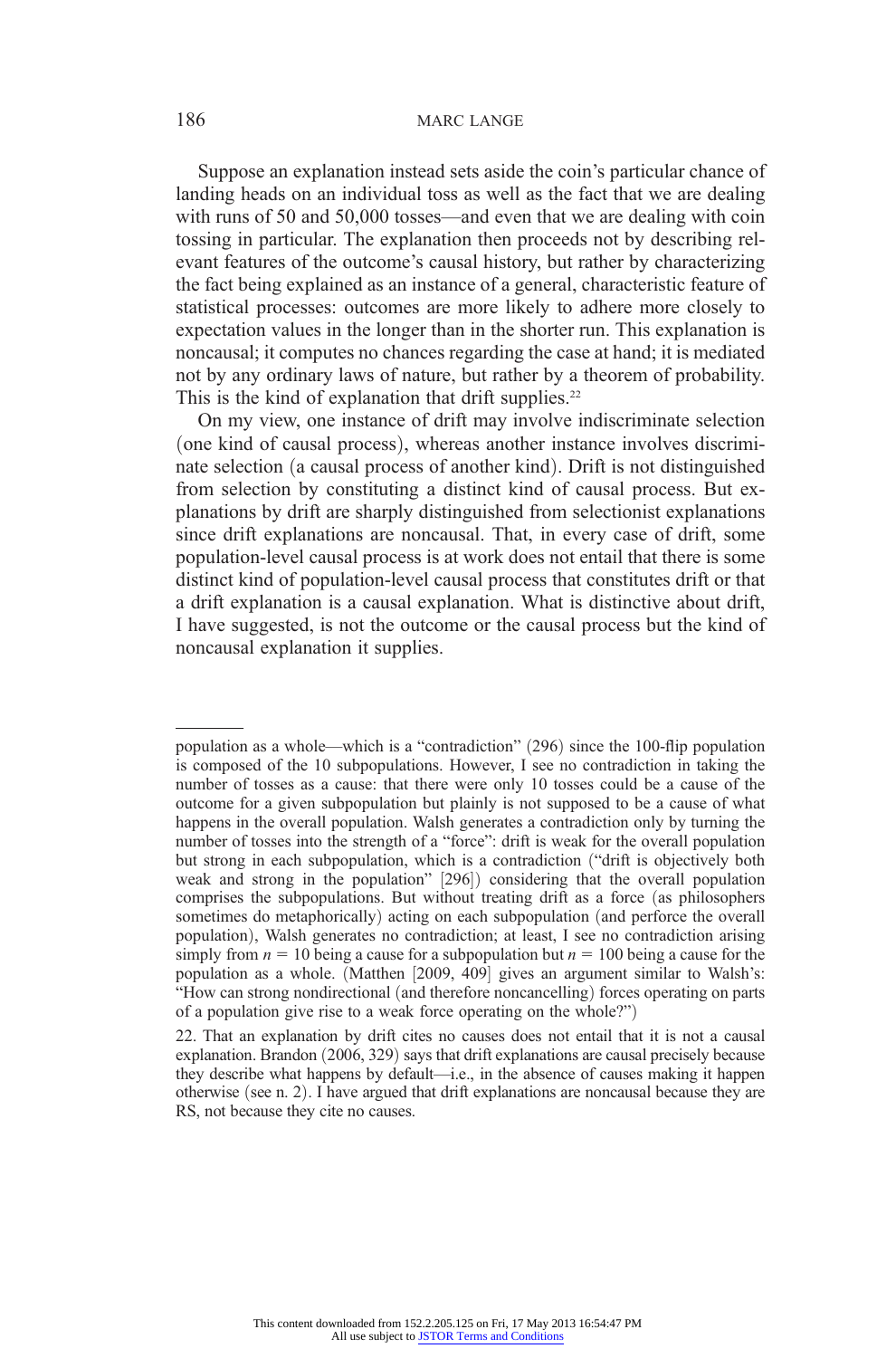## **REFERENCES**

- Abrams, Marshall. 2009. "How Do Natural Selection and Random Drift Interact?" Philosophy of Science 74:666-79.
	- Beatty, John. 1984. "Drift and Natural Selection." *Philosophy of Science* 51:183–211.
	- . 1992. "Random Drift." In Keywords in Evolutionary Biology, ed. Evelyn Fox Keller and Elisabeth Lloyd, 273–81. Cambridge, MA: Harvard University Press.
- Bland, J. M., and D. G. Altman. 1994. "Statistic Notes: Regression." British Medical Journal 308:1499.
- Brandon, Robert. 2005. "The Difference between Drift and Selection: A Reply to Millstein." Biology and Philosophy 20:153–70.
	- -. 2006. "The Principle of Drift: Biology's First Law." Journal of Philosophy 103:319-35.
- Colyvan, Mark. 1998. "Can the Eleatic Principle Be Justified?" Canadian Journal of Philosophy 28:313–36.
	- Feller, William. 1957. An Introduction to Probability Theory and Its Applications. 2nd ed. Vol. 1. New York: Wiley.
- Galton, Francis. 1886. "Regression towards Mediocrity in Hereditary Stature." Journal of the Anthropological Institute of Great Britain and Ireland 15:246–63.
	- Gravetter, Frederick, and Larry Wallnau. 2009. Statistics for the Behavioral Sciences. 8th ed. Belmont, CA: Wadsworth.
	- Hempel, Carl G. 2001. "Science Unlimited?" In The Philosophy of Carl G. Hempel, ed. James Fetzer, 329–44. New York: Oxford University Press.
	- Hodge, M. J. S. 1987. "Natural Selection as a Causal, Empirical, and Probabilistic Theory." In The Probabilistic Revolution, vol. 2, ed. Lorenz Krüger, Lorraine Daston, and Michael Heidelberger, 233–70. Cambridge, MA: MIT Press.
	- Hughes, R. I. G. 1989. The Structure and Interpretation of Quantum Mechanics. Cambridge, MA: Harvard University Press.
- I Jackson, Frank, and Philip Pettit. 1992. "In Defense of Explanatory Ecumenism." Economics and Philosophy 8:1–21.
- Kimura, Mootoo. 1991. "The Neutral Theory of Molecular Evolution: A Review of Recent Evidence." Japanese Journal of Genetics 66:367-86.
- Lange, Marc. 2009a. "Dimensional Explanations." Noûs 43:742–75.
- -. 2009b. "A Tale of Two Vectors." Dialectica 63:397-431.
	- -. Forthcoming. "What Makes a Scientific Explanation Distinctively Mathematical?" British Journal for the Philosophy of Science.
- Lange, Marc, and Alex Rosenberg. 2011. "Can There Be A Priori Causal Models of Natural Selection." Australasian Journal of Philosophy 89:591–99.
	- Lewis, David. 1986. "Causal Explanation." In Philosophical Papers, vol. 2, 214–40. New York: Oxford University Press.
	- Lipton, Peter. 2009. "Causation and Explanation." In The Oxford Encyclopedia of Causation, ed. Helen Beebee, Christopher Hitchcock, and Peter Menzies, 619–31. Oxford: Oxford University Press.
- Matthen, Mohan. 2009. "Drift and 'Statistically Abstractive Explanation." Philosophy of Science 76:464–87.
	- McLaughlin, Brian. 2007. "On Selection Of, For, With, and Against." In Thinking about Causes, ed. Peter Machamer and Gereon Wolters, 265–83. Pittsburgh: University of Pittsburgh Press.
- Millstein, Roberta. 2002. "Are Random Drift and Natural Selection Conceptually Distinct?" Biology and Philosophy 17:33–53.
- . 2006. "Natural Selection as a Population-Level Causal Process." British Journal for the Philosophy of Science 57:627–53.
- Plutynski, Anya. 2007. "Drift: A Historical and Conceptual Overview." Biological Theory 2: 156–67.
- Prior, Elizabeth, Robert Pargetter, and Frank Jackson. 1982. "Three Theses about Dispositions." American Philosophical Quarterly 19:251–57.
- Reisman, Kenneth, and Patrick Forber. 2005. "Manipulation and the Causes of Evolution." *Phi*losophy of Science 72:1113–23.